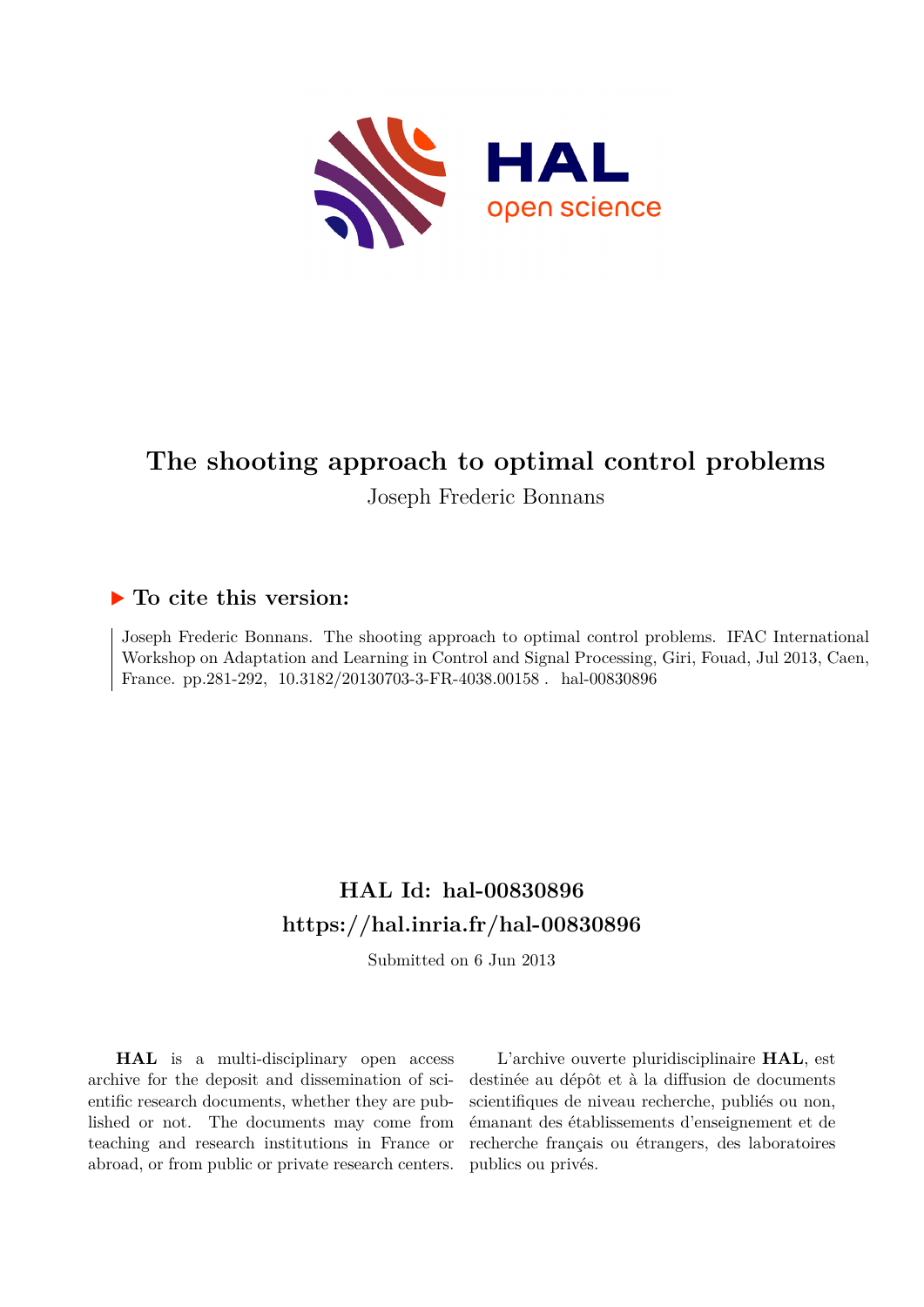# The shooting approach to optimal control problems  $\star$

# J. Frédéric Bonnans\*

\* INRIA-Saclay and Centre de Mathématiques Appliquées, Ecole Polytechnique, 91128 Palaiseau, France (e-mail: Frederic.Bonnans@inria.fr).

Abstract: We give an overview of the shooting technique for solving deterministic optimal control problems. This approach allows to reduce locally these problems to a finite dimensional equation. We first recall the basic idea, in the case of unconstrained or control constrained problems, and show the link with second-order optimality conditions and the analysis or discretization errors. Then we focus on two cases that are now better undestood: state constrained problems, and affine control systems. We end by discussing extensions to the optimal control of a parabolic equation.

Keywords: Optimal control, singular control, state variables, state constraints, shooting algorithm, parabolic equation.

# 1. INTRODUCTION, EXAMPLES

This paper presents some recent progress in the theoretical analysis of shooting algorithms for solving (deterministic) optimal control problems of ODEs. In the case of an unconstrained optimal control problem with  $n$  states, this method allows to reduce the resolution of the optimality conditions to  $n$  nonlinear equations. Of course the evaluation of these equations and of their Jacobian (which is required for solving them, say, by a Newton type method) needs to integrate a differential system. Using high order integrators, one can compute an approximation of the solution with error at most  $\varepsilon > 0$ , with computational cost  $o(\varepsilon)$ . This is much cheaper than the direct method, used by software packages as in Bonnans et al. [2012], which consists in solving the discretized problem by a nonlinear programming solver. However, the latter have "globalization features" that allow them (sometimes) to converge even if the starting point is poor, taking advantage of descent properties. Shooting algorithms presently need to be initialized with good starting points, typically obtained by solving the problem with a more robust approach (like dynamic programming, see e.g. the Appendix by M. Falcone in Bardi and Capuzzo-Dolcetta [1997], or by a direct approach, sometimes itself initialized with a simplified model).

This is reminiscent of the gradient algorithm introduced in Cauchy [1847], who motivated it as a way to compute a good starting point in order to apply Newton's method for solving nonlinear equations. He suggested then to solve the associated least-square problem by the gradient algorithm.

In the recent years progress has been made in two important cases: (i) problems with state constraints, and (ii) problems with singular arcs. In both cases the challenge was to get a correct formulation of the shooting equations, and to connect them to the second-order optimality conditions, in order to obtain locally quadratically convergent algorithms.

### 2. WHAT IS THE SHOOTING ALGORITHM ?

# 2.1 Basic shooting

Given a  $C^{\infty}$  and Lipschitz vector field  $f : \mathbb{R}^n \to \mathbb{R}^n$ , and  $T > 0$ , denote by  $F_T$  the associated flow:  $F_T(x) = y_T$ , where  $y_t$  is solution of  $\dot{y}_t = f(y_t)$  for all  $t > 0$ , and  $y_0 = x$ . The derivative of this  $C^{\infty}$  mapping is  $DF_T(x) = Z_T$ , where  $Z_t$ ,  $t \in (0,T)$ , is a  $n \times n$  matrix, solution of the linearized equation  $\dot{Z}_t = Df(y_t)Z_t$ , with initial condition  $Z_0 = I$  (identity).

Assume that, instead of a Cauchy problem, we have to solve a two-point boundary value problem of the form  $\Phi(y_0, y_T) = 0$ , with  $\Phi$  smooth (i.e., of class  $C^{\infty}$ )  $\mathbb{R}^n$  ×  $\mathbb{R}^n \to \mathbb{R}^n$ . We can reformulate this problem as  $\mathcal{F}(x) :=$  $\Phi(x, F_T(x)) = 0$ . A zero  $\bar{x}$  of  $\mathcal F$  (such that  $\mathcal F(\bar{x}) = 0$ ) is said to be regular if  $D\mathcal{F}(\bar{x})$  is invertible. In that case (actually, if  $D\mathcal{F}(\bar{x})$  is sufficiently well conditioned) Newton's method is a method of choice for computing  $\bar{x}$ , provided we can initialize it by an initial point, close enough to  $\bar{x}$ . Note that  $D\mathcal{F}(x) = D\Phi(x, F_T(x))(I, Z_T)$ . Early references are Goodman and Lance [1956], Morrison et al. [1962], and for applications to optimal control problems, Stoer and Bulirsch [1993].

As an example, consider the problem of computing periodic trajectories with a prescribed period T. This is a

<sup>?</sup> Preliminary version, Proc. IFAC ALCOSP Conference, Caen, July 3-5, 2013, to appear. This paper benefited from collaborations and discussions with Xavier Dupuis, Audrey Hermant, Kazimierz Malanowski, Helmut Maurer, Laurent Pfeiffer, for the study of state constrained problems, and with Maria Soledad Aronna, Bean-San Goh, Andrei Dmitruk, Pierre Martinon, Pablo Lotito and Emmanuel Trélat for the study of problems with singular arcs, as well as with Francisco Silva and Nikolai Osmolovskiı̆ on other aspects of optimal control problems.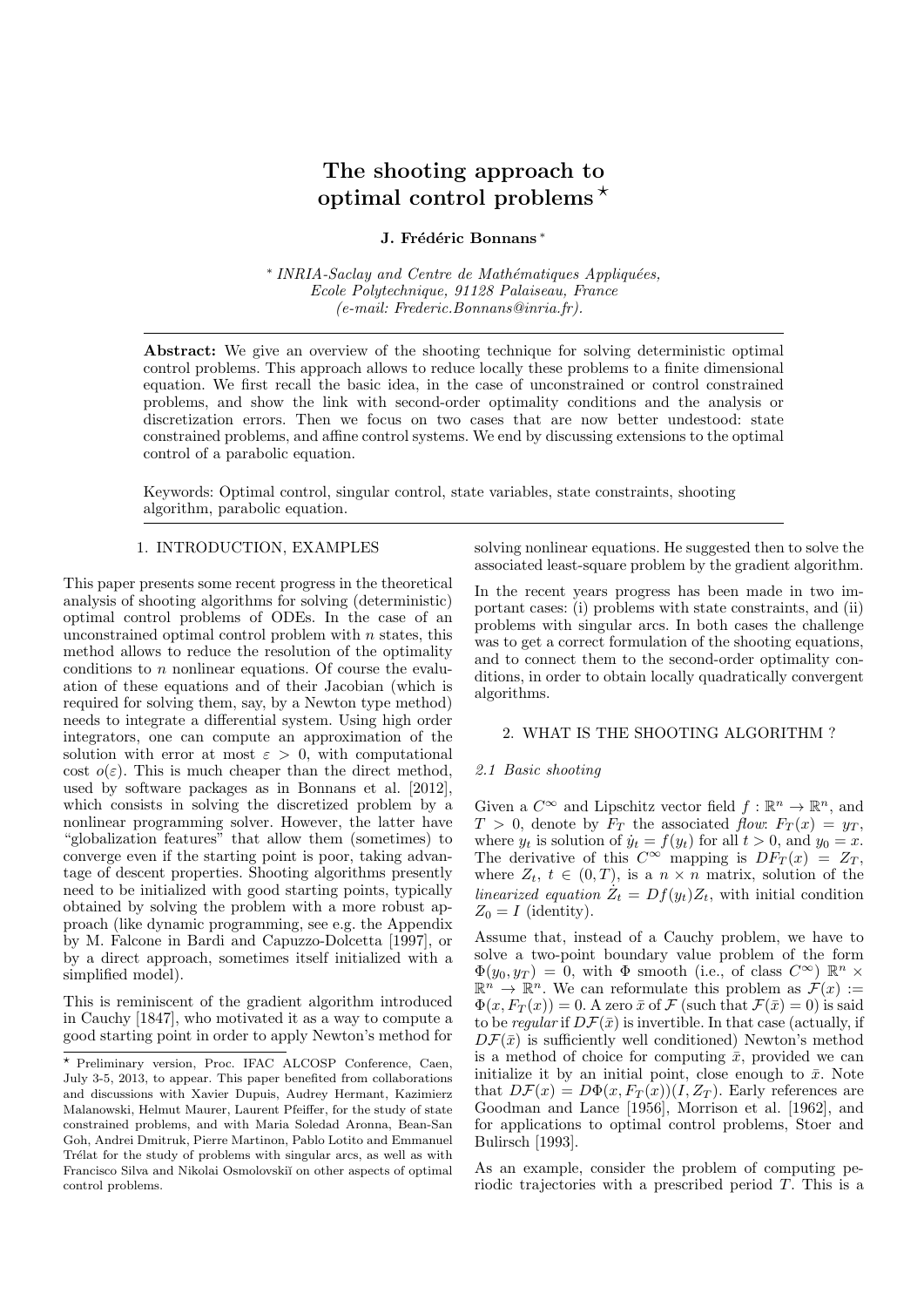particular case of the above discussion where the mapping  $F_T$  is in this context called the Poincaré map. Then  $\mathcal{F}(x) := F_T(x) - x$ ,  $D\mathcal{F}(x) := Z_T - I$ , and so a zero x is regular iff  $Z_T$  has no eigenvalue equal to 1.

# 2.2 Switching times

We will need to consider more general situations involving times at which both the state and dynamics may have jumps. It suffices to discuss the case of a single jump. We denote by e.g.  $[y(t)]$  the jump of y at time t. Given  $f<sup>1</sup>$ and  $f^2: \mathbb{R}^n \to \mathbb{R}^n$ , and  $\varphi: \mathbb{R}^n \to \mathbb{R}^n$ , all of them smooth, consider the following dynamical system

$$
\begin{cases}\n\dot{y}_t &= f^1(y_t), \ t \in (0, \tau);\n\\ \n\dot{y}_t &= f^2(y_t), \ t \in (\tau, T),\n\\ \n[y(\tau)] &= \varphi(y_{\tau-}),\n\end{cases} \tag{1}
$$

where the *switching time*  $\tau \in (0,T)$  is for the moment a free variable. We compute the sensitivity of  $y_T$  w.r.t. the initial condition x and jump time  $\tau$  as follows. We set  $[f(\tau)] := f^2(y_{\tau_+}) - f^1(y_{\tau_-}).$  Let  $(\delta x, \delta \tau)$  be the perturbation of  $(x, \tau)$ . A key result is that the change in the value of y at time  $\tau + |\delta \tau|$ , up to  $o(|\delta x| + |\delta \tau|)$ , is

$$
\varphi'(y_{\tau_-})z_{\tau_-} + \delta \tau (\varphi'(y_{\tau_-})f^1(y_{\tau_-}) - [f(\tau)]). \tag{2}
$$

The first term does not depend on the variation of the switching time. The coefficient of  $\delta\tau$  has two terms: the first takes into account the change in the jump, and the second the change in the dynamics. It easily follows that: Lemma 1. The directional derivative of  $y_T$  w.r.t.  $(y_0, \tau)$ , in the direction  $(\delta y_0, \delta \tau)$ , is equal to  $z_T$ , where z is Lischitz on  $(0, \tau)$  and  $(\tau, T)$ , with jump at time  $\tau$  denoted by  $[z(\tau)] := z_{\tau_+} - z_{\tau_-}$ , and is solution of

$$
\begin{cases}\n\dot{z}_t &= Df^1(y_t)z_t, \ t \in (0, \tau), \\
\dot{z}_t &= Df^2(y_t)z_t, \ t \in (\tau, T), \\
z_0 &= \delta y_0; \\
[z(\tau)] &= \varphi'(y_{\tau-})z_{\tau-} \\
+\delta \tau(\varphi'(y_{\tau-})f^1(y_{\tau-}) - [f(\tau)]).\n\end{cases} (3)
$$

Let g be a smooth mapping  $\mathbb{R}^n \to \mathbb{R}$ . It may happen that  $\tau$  is defined as the first time for which the event  $g(y_\tau) = 0$ occurs. Denote by  $F^i$  the flow associated with vector fields  $f^i$ ,  $i = 1, 2$ . Applying the implicit function theorem (IFT) to the relation  $g(F_\tau^1(y_0)) = 0$ , and defining  $z^1$  as z but with  $f^1$  instead of f, we deduce that

Lemma 2. If  $g'(y_{\tau-})f^1(y_{\tau-}) \neq 0$ , then locally  $\tau$  is a smooth function of  $y_0$  with derivative  $D\tau$  solution of

$$
g'(y_{\tau})\left(f^{1}(y_{\tau_{-}})D\tau+z_{\tau}^{1}\right)=0.
$$
 (4)

We will call the condition  $g'(y_{\tau_-})f_1(y_{\tau_-}) \neq 0$  a transversality condition, since it means that  $y_t$  enters the manifold  $g^{-1}(0)$  in a transversal way.

# 3. UNCONSTRAINED OPTIMAL CONTROL

#### 3.1 Framework

We define the control and state spaces

$$
\mathcal{U} := L^{\infty}(0, T, \mathbb{R}^m); \quad \mathcal{Y} := W^{1, \infty}(0, T, \mathbb{R}^n),
$$

where by 
$$
W^{1,\infty}(0,T,\mathbb{R}^m)
$$
 we denote the set of primitives  
of functions in  $L^{\infty}(0,T,\mathbb{R}^n)$ . Let f be  $C^{\infty}$  and Lipschitz  
 $\mathbb{R}^m \times \mathbb{R}^n \to \mathbb{R}^n$ . The *state equation* is

$$
\dot{y}_t = f(u_t, y_t), \ t \in (0, T); \ y_0 = y^0,\tag{5}
$$

where the initial condition  $y^0$  is given. For any  $u \in \mathcal{U}$ , it has a unique solution in  $\mathcal Y$  denoted by y[u]. If  $(u, y) \in \mathcal U \times \mathcal Y$ and  $y = y[u]$ , we say that  $(u, y)$  is a *trajectory*. Consider the problem

$$
\text{Min } \phi(y_T); \text{ s.t. } (5). \tag{P}
$$

The Hamiltonian of the problem is  $H[p](u, y) := pf(u, y)$ , where  $p \in \mathbb{R}^{n*}$  (dual of  $\mathbb{R}^n$ , whose elements are row vectors). The *costate* associated with the trajectory  $(\bar{u}, \bar{y})$ is the solution of the (backward) costate equation

$$
-\dot{\bar{p}}_t = H[\bar{p}_t](\bar{u}_t, \bar{y}_t), t \in (0, T); \bar{p}_T = D\phi(\bar{y}_T). \qquad (6)
$$
The Pontryagin's principle states that, if the trajectory  $(u, y)$  is solution of  $(P)$ , with associated costate  $p$ , then  $(u, y, p)$  is a Pontryagin extremal, i.e., for a.a.  $t \in (0, T)$ , the following Pontryagin inequality holds:

$$
H[p_t](u_t, y_t) \le H[p_t](v, y_t), \text{ for all } v \in \mathbb{R}^m. \tag{7}
$$

Let  $(\bar{u}, \bar{y}, \bar{p})$  be a Pontryagin extremal with  $\bar{u}$  continuous, and its associated costate. Then by (7):

$$
H_u[\bar{p}_t](\bar{u}_t, \bar{y}_t) = 0, \quad t \in [0, T], \tag{8}
$$

and also  $D_{uu}^2 H[\bar{p}_t](\bar{u}_t, \bar{y}_t) \succeq 0$  for all  $t \in [0, T]$  (where  $\succeq$  stands for the Löwner order relation for symmetric matrices:  $A \succeq 0$  iff A is positive semidefinite). Assume that the strong Legendre condition holds, i.e., for a certain  $\gamma > 0$ , and a.a.  $t \in (0, T)$ :

$$
D_{uu}^2 H[\bar{p}_t](\bar{u}_t, \bar{y}_t) \succeq \gamma I.
$$
 (9)

We deduce then from the IFT applied to the relation

$$
H_u[p_t](u, y) = 0 \tag{10}
$$

the existence of a smooth mapping  $\Upsilon$  defined over an  $L^\infty$ neigborhood E of  $\{(\bar{y}_t, \bar{p}_t), t \in [0,T]\}$  with image in  $\mathbb{R}^m$ , such that (10) holds in E with u close to  $\bar{u}_t$  iff  $u = \Upsilon(y, p)$ (the IFT provides an implicit function that is also local in time; however, we may add the time as a state variable, and then stick together the implicit functions for different times). Then  $(\bar{y}, \bar{p})$  is solution for a.a.  $t \in (0, T)$  of

$$
\begin{cases}\n\dot{y}_t = f(\Upsilon(y_t, p_t), y_t), \\
-\dot{p}_t = p_t f_y(\Upsilon(y_t, p_t), y_t),\n\end{cases} \tag{11}
$$

with initial and final conditions

$$
y_0 = y^0; \ \ p_T = D\phi(y_T).
$$
 (12)

We may then apply the shooting approach of the previous section. Since  $y_0 = y^0$  is given, we will define the shooting function as  $S(p_0) := D\phi(y_T[p_0]) - p_T[p_0],$  where by  $(y_t[p_0], p_t[p_0])$ , we denote the solution of (11) at time t, with initial condition  $(y^0, p_0)$ . As we next show, that  $\bar{p}_0$  is a regular zero of the shooting function appears to be intimately linked to the second order optimality conditions.

# 3.2 Second order optimality conditions

The linearized state equation is

 $\dot{z}_t = Df(\bar{u}_t, \bar{y}_t)(v_t, z_t), t \in (0, T); z_0 = 0.$  (13) Given v in  $\mathcal{U}_2 := L^2(0,T,\mathbb{R}^m)$  (with norm denoted by  $\|\cdot\|_2$ , it has a unique solution in  $\mathcal{Y}_2 := H^1(0,T,\mathbb{R}^m)$ , denoted by  $z[v]$ . Set

$$
H(t) := H[\bar{p}_t](\bar{u}_t, \bar{y}_t); \ H'(t) := DH[\bar{p}_t](\bar{u}_t, \bar{y}_t), \qquad (14)
$$

etc. The quadratic form corresponding to the Hessian of Lagrangian of problem  $(P)$  is denoted as follows, where  $z=z[v]$ :

$$
Q_0(v) := \frac{1}{2} \int_0^T H''(t)(v_t, z_t)^2 dt + \frac{1}{2} \phi''(\bar{y}_t)(z_T)^2.
$$
 (15)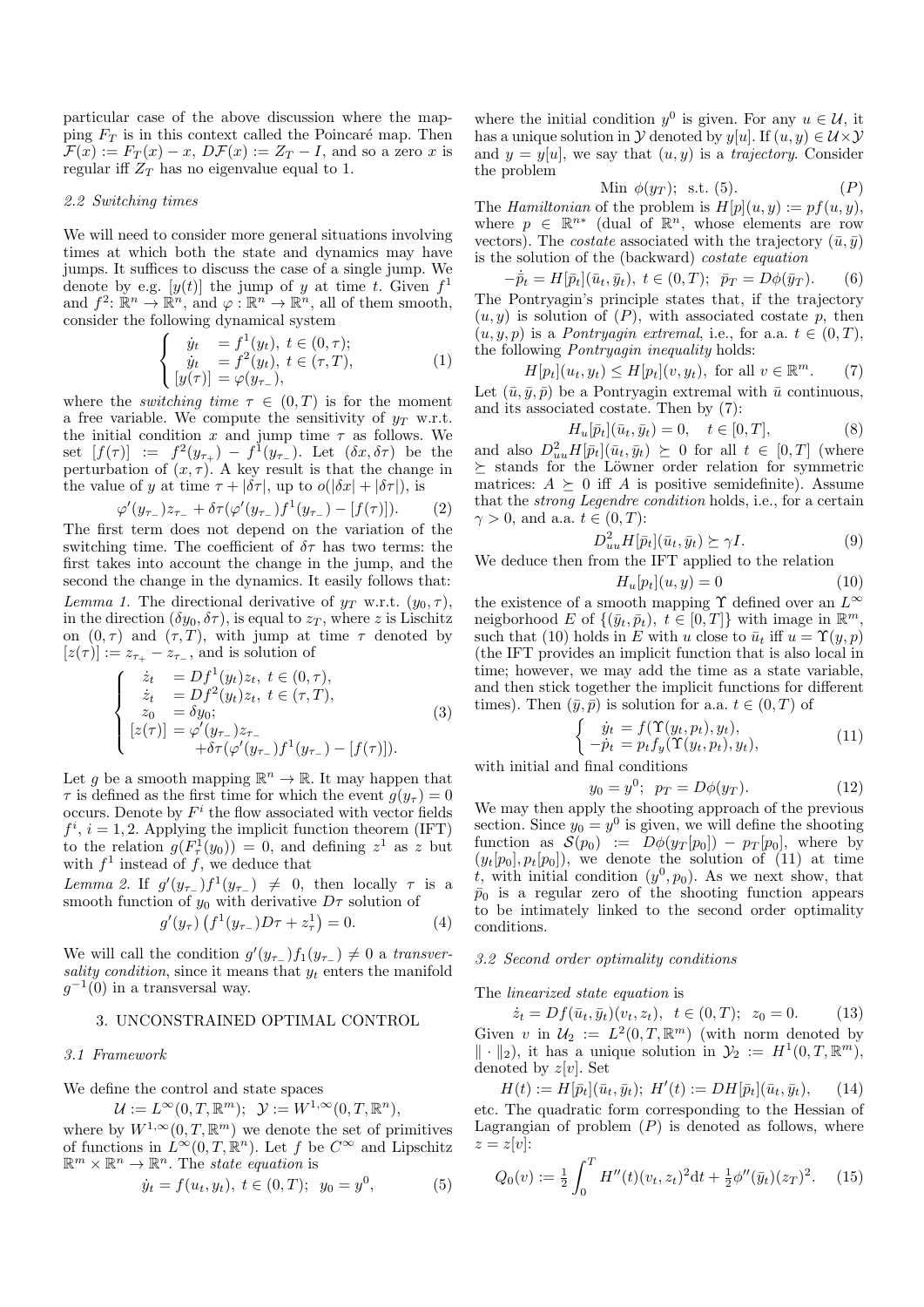The following second order sufficient condition (SOSC) for local optimality

For some 
$$
\alpha' > 0
$$
,  $Q_0(v) \ge \alpha' ||v||_2^2$ , for all  $v \in \mathcal{U}_2$ , (16)

is known to imply the strong Legendre condition (9). Note that a second order necessary optimality condition (SONC) is that

$$
Q_0(v) \ge 0, \text{ for all } v \in \mathcal{U}_2. \tag{17}
$$

We say that the *quadratic growth condition* holds whenever

$$
\begin{cases}\n\text{For some } \alpha'' > 0, \\
\phi(\bar{y}_T) + \alpha'' ||u - \bar{u}||_2^2 \le \phi(y_T[u]) \\
\text{if } ||u - \bar{u}||_{\infty} \text{ is small enough.} \n\end{cases} \tag{18}
$$

The following result is well known.

Theorem 3. Let  $\bar{u}$  be a solution of  $(P)$  satisfying the strong Legendre condition (9). Then the three following conditions are equivalent: (i)  $\bar{p}_0$  is a regular zero of the shooting mapping, (ii) the second order condition (16), (iii) the quadratic growth condition (18).

In the sequel we will denote 
$$
\bar{f}(t):=f(\bar{u}_t,\bar{y}_t)
$$
 as well as

$$
D\bar{f}(t) := Df(\bar{u}_t, \bar{y}_t); \quad \bar{f}_y(t) := f_y(\bar{u}_t, \bar{y}_t), \qquad (19)
$$
 and similarly for other derivatives.

Proof We just give a sketch of the equivalence between (i) and (ii). Write (11) in the form, for  $t \in (0, T)$ :

$$
\begin{cases}\n\dot{y}_t = f(u_t, y_t), \\
-\dot{p}_t = p_t f_y(u_t, y_t), \\
0 = p_t f_u(u_t, y_t).\n\end{cases} (20)
$$

Denote by  $(v, z, q)$  the linearization of  $(u, y, p)$  at the point  $(\bar{u}, \bar{y}, \bar{p})$ . Then the linearization of (20) and (12) can be written in the form, for  $t \in (0,T)$  (having in mind that the equalities in the second and third row are between row vectors):

$$
\begin{cases}\n\dot{z}_t = D\bar{f}(t)(v_t, z_t), \\
-\dot{q}_t = q_t \bar{f}_y(t) + v_t^\top H_{uy}(t) + z_t^\top H_{yy}(t), \\
0 = q_t \bar{f}_u(t) + v_t^\top H_{uu}(t) + z_t^\top H_{yu}(t), \\
z_0 = 0; \ q_T = D^2 \phi(y_T) z_T.\n\end{cases} (21)
$$

We recognize the optimality conditions for the problem of minimizing  $Q_0(v)$ . Since, by the SOCN (17),  $Q_0$  is a convex function,  $\bar{p}_0$  is a regular zero of the shooting function iff 0 is the only critical point (i.e., point at which the derivative vanishes) of  $Q_0$ . Under (16),  $Q_0$  is strictly convex, and hence, this holds.  $\Box$ 

On this subject, see Maurer and Pesch [1994] and its references who also present (i) the link to the sensitivity analysis (variation of the solution when the data of the problem are perturbed), and (ii) the link with the Riccati equation that allows to check numerically the sufficient second order conditions.

#### 3.3 Direct discretization and shooting

The shooting approach is a convenient framework for analyzing the discretization of optimal control problems. We illustrate this in the case of the Euler method: the discretized problem is to minimize the final cost function  $\phi(y_N)$ , s.t. the discretized state equation

$$
y_{k+1} = y_k + h f(u_k, y_k), \ k = 0, \dots, N-1,
$$
 (22)

where  $h = T/N$ . Writing the first order optimality conditions, we obtain a discrete costate equation and the stationarity of the Hamiltonian w.r.t. the control:

$$
\begin{cases}\n p_k - p_{k+1} = h p_{k+1} f_y(u_k, y_k), \\
 0 = p_{k+1} f_u(u_k, y_k), \\
 k = 0, \dots, N-1, \\
 p_N = \phi'(y_N).\n\end{cases}
$$
\n(23)

We recognize in the r.h.s. the partial derivatives of the Hamiltonian w.r.t. the state and control. The second "algebraic" condition allows to eliminate the control in the same way as for the original problem, and so, we may express these conditions in the compact form

$$
\begin{cases} y_{k+1} = y_k + h f(\Upsilon(y_k, p_{k+1}), y_k), \\ p_{k+1} = p_k - h p_{k+1} f_y(\Upsilon(y_k, p_{k+1}), y_k), \end{cases} (24)
$$

$$
y_0 = y^0; \ \ p_T = D\phi(y_N). \tag{25}
$$

The associated discrete shooting function is  $S_N(p_0)$  :=  $D\phi(y_N^N[p_0]) - p_N^N[p_0],$  where here by  $(y^N[p_0], p^N[p_0]),$  we denote the solution of (24) with initial condition  $(y^0, p_0)$ . By standard results on one-step integration solvers,  $S_N$  is well-defined for  $N$  large enough if  $p_0$  is close enough to  $\bar{p}_0$ , locally uniformly converges to S, and the same holds for its Jacobian. In particular,  $S_N(\bar{p}_0) \to S(\bar{p}_0) = 0$ , and we can show that for large enough  $N$ , Newton's method initialized at  $\bar{p}_0$  converges to a locally unique zero  $\bar{p}_{0}^N$  of  $\mathcal{S}_N$ , and since  $|\mathcal{S}_N(\bar{p}_0)| = O(h)$ , we deduce that  $|\bar{p}_0^N \bar{p}_0| = O(h)$ . It follows that the optimal control, state and costate of the discretized problem are at uniform (over time)  $O(h)$  distance to the solution of the original problem. The result can be extended to Runge-Kutta methods of arbitrary order. However, the error order of the statecostate dynamics may be less than the order of the original Runge-Kutta method, as was established in Hager [2000], and generalized in Bonnans and Laurent-Varin [2006].

# 4. CONTROL CONSTRAINED PROBLEMS

#### 4.1 Framework

with end conditions

Given a closed subset  $U$  of  $\mathbb{R}^m$ , if we have a constraint of the form

$$
u_t \in U, \quad t \in (0, T), \tag{26}
$$

then the costate equation remains the same, but a Pontryagin extremal is now defined by, for a.a.  $t \in (0, T)$ :

$$
H[p_t](u_t, y_t) \le H[p_t](v, y_t), \text{ for all } v \in U. \tag{27}
$$

Let  $(\bar{u}, \bar{y})$  be an optimal trajectory, with  $\bar{u}$  continuous. Then for the associated costate  $\bar{p}$ , the Hamiltonian inequality (27) holds. Under some second order conditions, that are satisfied for strongly convex problems, this is again equivalent, in the vicinity of the trajectory  $(\bar{u}, \bar{y})$ , to a parametrization of the control of the form  $u = \Upsilon(y, p)$ , where  $\Upsilon$  is a Lipschitz, and in general not differentiable, mapping. Then  $(\bar{y}, \bar{p})$  is solution of, for a.a.  $t \in (0, T)$ :

$$
\begin{cases}\n\dot{y}_t = f(\Upsilon(y_t, p_t), y_t) \\
-\dot{p}_t = p_t f_y(\Upsilon(y_t, p_t), y_t).\n\end{cases} \tag{28}
$$

So, we can define the shooting function

$$
S(p_0) := \phi'(y_T[p_0]) - p_T[p_0], \tag{29}
$$

where  $(y_T[p_0], p_T[p_0])$  is the final value of the solution of the above system with initial solution  $(y^0, p_0)$ . The shooting function is locally Lipschitz and in general nonsmooth.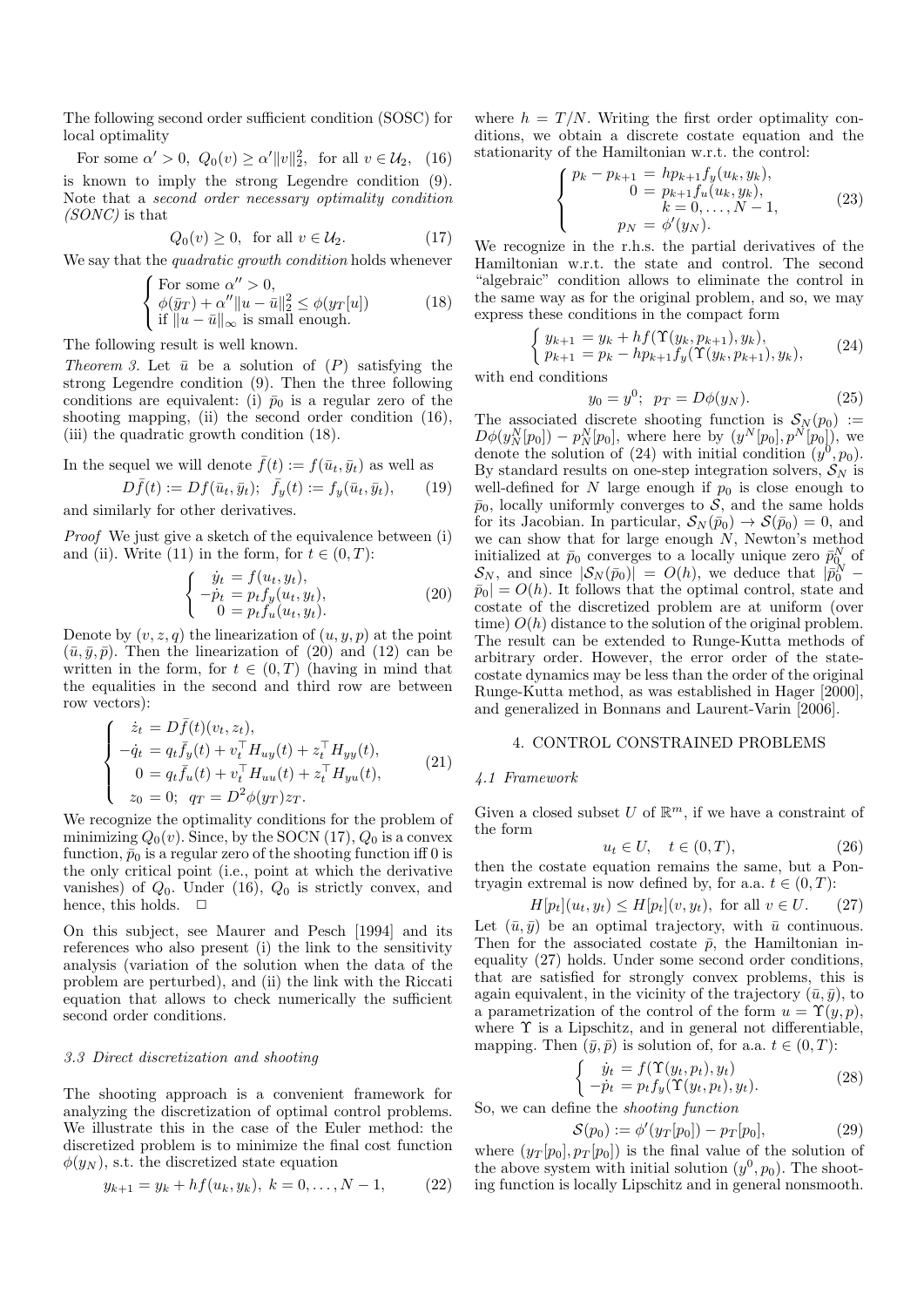Some results of differential stability can nevertheless be derived, see Malanowski [1984], but using an infinite dimensional framework.

# 4.2 Parameterization of switching times

For simplicity we discuss the case of a single control (i.e.,  $m = 1$ ) subject to the constraint

$$
u_t \ge 0, \quad t \in (0, T), \tag{30}
$$

in the case when an optimal trajectory  $(\bar{u}, \bar{y})$ , with  $\bar{u}$ continuous, is such that a constrained arc is followed by an unconstrained one, the junction time being  $\bar{\tau} \in (0, T)$ . Given a trajectory  $(u, y)$  close to  $(\bar{u}, \bar{y})$  and  $\tau$  close to  $\bar{\tau}$ , we denote by  $\Upsilon^{U}(y, p)$  the control that attains the *uncon*strained minimum of the Hamiltonian (assumed to be welldefined). The junction time  $\tau$  satisfies  $\Upsilon^{U}(\bar{y}_{\tau}, \bar{p}_{\tau}) = 0$ , or (locally) equivalently,  $\bar{p}_{\tau} f_u(0, \bar{y}_{\tau}) = 0$ . Setting  $\Xi(u, y, p) :=$  $(f(u, y), -pf_{y}(u, y))$ , we see that the optimality system implies

$$
\begin{cases}\n(\dot{\bar{y}}_t, \dot{\bar{p}}_t) = \Xi(0, \bar{y}_t, \bar{p}_t), & t \in (0, \tau), \\
(\dot{\bar{y}}_t, \dot{\bar{p}}_t) = \Xi(\Upsilon^U(\bar{y}_t, \bar{p}_t), \bar{y}_t, \bar{p}_t), & t \in (\tau, T), \\
\bar{y}_0 = y^0; \ \bar{p}_T = D\phi(\bar{y}_T); \ \bar{p}_T f_u(0, \bar{y}_T) = 0,\n\end{cases}
$$
\n(31)

as well as the complementarity conditions

$$
\begin{cases} \bar{p}_t f_u(\bar{u}_t, \bar{y}_t) \ge 0 & \text{over } (0, \tau), \\ \bar{u}_t \ge 0 & \text{over } (\tau, T). \end{cases}
$$
 (32)

We will assume the "strict" complementarity conditions

$$
\begin{cases} \bar{p}_t f_u(\bar{u}_t, \bar{y}_t) > 0 & \text{over } [0, \tau), \\ \bar{u}_t > 0 & \text{over } (\tau, T], \end{cases}
$$
 (33)

as well as the transversality condition

$$
\frac{\mathrm{d}}{\mathrm{d}t} \Upsilon^{U}(y_{\tau}, p_{\tau}) > 0. \tag{34}
$$

One can show that the analysis of section 2.2 applies:  $\Upsilon^{U}(y_{\tau}, p_{\tau}) = 0$  is locally equivalent to  $\tau = \tau^{U}(y_{\tau}, p_{\tau}),$ for some smooth function  $\tau^U$ . It follows that  $\tau$  is a smooth function of  $p_0$ , and hence, the shooting mapping is (locally) well-defined and smooth.

# 4.3 Regularity of the solution of the shooting function

Define the critical cone by

$$
C(\bar{u}) := \{ v \in \mathcal{U}_2; \ v = 0 \text{ on } (0, \tau) \}. \tag{35}
$$

The the following SONC hold:

$$
Q_0(v) \ge 0, \text{ for all } v \in C(\bar{u}).
$$
 (36)

Consider the following second order (sufficient for local optimality) condition:

For some  $\alpha' > 0$ ,  $Q_0(v) \ge \alpha' ||v||^2$ , for all  $v \in C(\bar{u})$ . (37) Since  $\bar{u}$  is continuous, it implies the strong Legendre condition similar to (9) but over  $[\tau - \varepsilon, T]$ , for some  $\varepsilon > 0$ : there exists  $\gamma > 0$  such that

 $D_{uu}^2 H[\bar{p}_t](\bar{u}_t, \bar{y}_t) \succeq \gamma I$ , for all  $t \in [\tau - \varepsilon, T]$ . (38) Theorem 4. Let (34) and (37) hold, with  $\bar{u}$  continuous. Then  $\bar{p}_0$  is a regular solution of the shooting function.

Proof Consider the linearized shooting equations, obtained by applying lemma 1. Since  $\bar{u}$  is continuous, there is by (3) no jump in the linearized state and costate, which therefore are still solution of the last and two first rows of (21) over  $(0, T)$ , while the third one holds on  $(\tau, T)$ .

Similarly to the case of an unconstrained control, this can be interpreted as the optimality condition of minimizing  $Q_0(\cdot)$  over the critical cone defined in (35). By (37), this holds only when  $v = 0$ , implying that  $(z, q) = 0$ . Linearizing the condition  $\Upsilon^{U}(y_{\tau}, p_{\tau}) = 0$ , since  $(v, z, q) = 0$  we obtain with (34) that the linearization of  $\tau$  equals 0. The conclusion follows.  $\Box$ 

This analysis is relatively easily extended to the case of several mixed state and control constraints, see Maurer and Pesch [1995], Malanowski et al. [1998]. The analysis is more involved when jumps occur in the state-costate dynamics, as in the case when the control is not continuous, see Milyutin and Osmolovski˘ı [1998]. Jumps can also occur in the costate dynamics when state constraints are present, as discussed in section 5.

#### 4.4 Direct discretization and shooting

We continue with the simple situation of the previous section. If  $(33)-(34)$  and  $(38)$  hold, it can be proved that the Euler discretization of the problem has a unique solution  $u^h$  uniformly close to  $\bar{u}$ , with again the control constraint active after a certain discrete time converging to  $\bar{\tau}$ . The construction of the solution can be based on an homotopy method. Setting  $t_k = kh$ ,  $k = 0$  to N, and

 $(\hat{u}_k, \hat{y}_k, \hat{p}_{k+1}) = (\bar{u}_{t_k}, \bar{y}_{t_k}, \bar{p}_{t_k}), \quad k = 0, \dots, N-1, \quad (39)$ we obtain an approximate solution of the discrete optimality system. We define a path parameterized by  $\theta \in [0, 1]$ as follows. Consider the perturbed state equation

$$
y_{k+1} = y_k + h f(u_k, y_k) + \theta h \delta_k^P, \ k = 0, \dots, N - 1, \tag{40}
$$
  
and an "optimality system" defined by

$$
\begin{cases}\n p_k - p_{k+1} = h p_{k+1} f_y(u_k, y_k) + \theta h \delta_k^D, \\
 0 \le p_{k+1} f_u(u_k, y_k), u_k \ge 0, \\
 0 = p_{k+1} f_u(u_k, y_k) u_k, \\
 k = 0, \dots, N - 1, \\
 p_N = \phi'(y_N) \theta + \delta_N^D; y_0 = y^0.\n\end{cases} (41)
$$

We fix  $\delta^P$  and  $\delta^D$  (where "P" and "D" stand for primal and dual) in such a way that these equations are satisfied by  $(\hat{u}_k, \hat{y}_k, \hat{p}_{k+1})$  when  $\theta = 1$  (note that the condition of stationarity of the Hamiltonian w.r.t. the control needs no perturbation term). By standard Taylor expansions, we get that  $\|(\delta^P, \delta^D)\|_{\infty} = O(h)$ . We now look for a path of solutions  $(u^{\theta}, y^{\theta}, p^{\theta})$  solution of (40)-(41), which will provide a solution of the discrete optimality system for  $\theta = 0.$ 

Theorem 5. Under the previous assumptions, there exists a path  $(u^{\theta}, y^{\theta}, p^{\theta})$  solution of (40)-(41), for  $\theta \in [0, 1]$ , at  $L^{\infty}$  distance of  $(\hat{u}, \hat{y}, \hat{p})$  of order h.

*Proof* Assume that the path is well-defined and at  $L^{\infty}$ distance of  $(\bar{u}, \bar{y}, \bar{p})$  of order  $h^{1/2}$  (to begin with) at least up to some  $\theta \in (0,1]$ . By the second order optimality conditions,  $(u^{\theta}, y^{\theta}, p^{\theta})$  is a local solution of the perturbed discretized problem defined by the state equation (40), the control constraints  $u_k \geq 0$ ,  $k = 0$  to  $N - 1$ , and the cost function (perturbed by a linear term)

$$
\phi(y_N) + \theta \left( \sum_{k=0}^{N-1} \delta_k^D y_k + \delta_N^D y_N \right). \tag{42}
$$

By Jittorntrum [1984] or [Bonnans and Shapiro, 2000, Thm 5.53,  $u^{\theta}$  has a directional derivative say v w.r.t.  $\theta$ ; it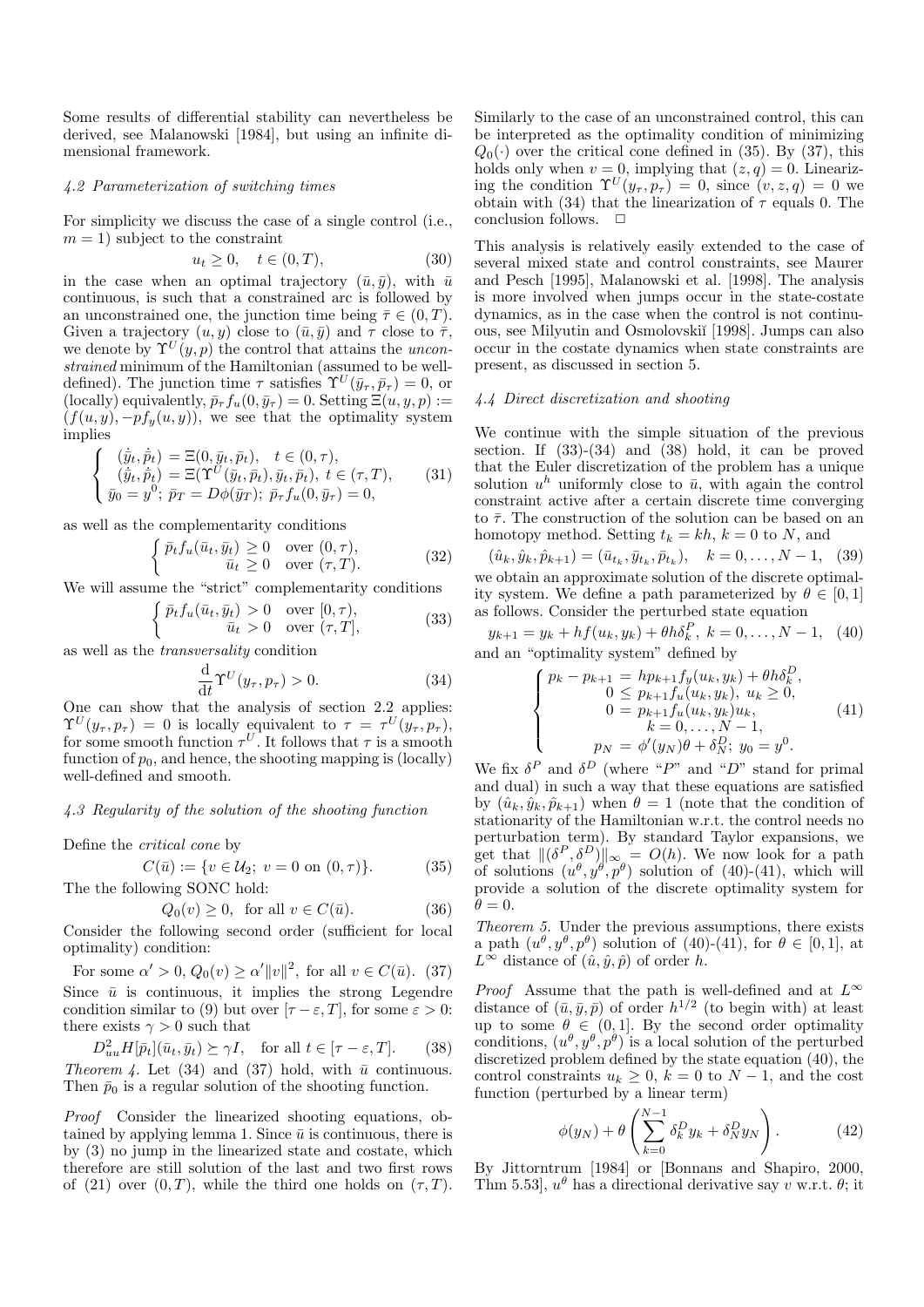suffices to prove that the latter has an  $L^{\infty}$  norm of order h, since then (by the discrete Gronwall lemma) the same order is obtained for the directional derivatives  $(z, q)$  of the state and costate, and this will prove that the Lipschitz constant of  $\theta \mapsto (u^{\theta}, y^{\theta}, p^{\theta})$  (in the  $L^{\infty}$  norm) is of order h; the conclusion will follow.

Since the direction minimizes a quadratic cost (which is nothing but the Hessian of Lagrangian of the discrete problem), by comparing it first to the zero direction (which is feasible since the control constraints are not perturbed), and using (37), we can prove that  $||v||_2 = O(h)$ , where  $||v||_2^2 := h \sum_k v_k^2$ . The  $L^{\infty}$  estimates for  $(z, q)$  easily follow. Finally, by the linearization of the stationarity of the Hamiltonian w.r.t. the control, we can express  $v_k$  as a smooth function of  $(z_k, q_{k+1})$ ; the  $L^{\infty}$  estimates for v follows.  $\Box$ 

Remark 6. The previous arguments seem to be based on the homotopy idea more than the shooting itself. Still, one can check that under the previous assumptions, the shooting mapping for the discretized problem is welldefined, but it will not be differentiable in general. On the other hand, the previous discussion gives a way to compute its directional derivatives and so we may as well speak of an homotopy on the shooting mapping.

#### 5. STATE CONSTRAINED PROBLEMS

#### 5.1 Framework

We restrict the analysis to the case of a single state constraint

$$
\begin{cases}\n\text{Min } \phi(y_T); \quad \text{s.t.} \\
\dot{y}_t = f(u_t, y_t), \quad t \in [0, T]; \\
g(y_t) \le 0, \quad t \in [0, T]; \quad y_0 = y^0,\n\end{cases} \tag{43}
$$

with  $g: \mathbb{R}^n \to \mathbb{R}$  smooth, and  $g(y^0) < 0$ . Let  $\bar{u}$  be a continuous solution with associated state  $\bar{y}$  and contact set

$$
I(\bar{u}) := \{ t \in [0, T]; \ g(\bar{y}_t) = 0 \}.
$$
 (44)

We say that  $\mu \in M([0,T])$  (space of Borel measures over  $[0, T]$ ) is *complementary to the state constraint* if we have

$$
d\mu \ge 0
$$
;  $g(\bar{y}) \le 0$ ;  $\int_0^T g(\bar{y}) d\mu_t = 0.$  (45)

With  $\mu \in M([0,T])$  we associated the costate  $p \in$  $BV(0,T,\mathbb{R}^{n*})$  (where  $BV(0,T)$  is the space of functions with bounded variation over  $[0, T]$ ), uniquely defined by

$$
\begin{cases}\n-\mathrm{d}p_t = p_t D_y \bar{f}(t) \mathrm{d}t + g'(\bar{y}_t) \mathrm{d}\mu_t, \\
p_T = D\phi(\bar{y}_T).\n\end{cases} (46)
$$

We say that  $\mu$  is a *Pontryagin multiplier* if the associated costate  $p$  is such that the Pontryagin inequality  $(7)$  holds. Lemma 7. If the following qualification condition holds:

$$
g'(\bar{y})z[\hat{v}] < 0 \text{ over } I(\bar{u}), \text{ for some } \hat{v} \in \mathcal{U}, \qquad (47)
$$

then the set of Pontryagin multipliers is nonempty and bounded.

*Proof* See e.g. Bonnans and Hermant [2007].  $\Box$ 

On a constrained arc, we have two algebraic equations:  $D_u H[p_t](\bar{u}_t, \bar{y}_t) = 0$  and either  $g(\bar{y}_t) = 0$ , or its differentiated form  $g'(\bar{y}_t) f(\bar{u}_t, \bar{y}_t) = 0$ . However, both equations determine  $\bar{u}_t$ , but not the density  $\lambda_t$  of the measure d $\mu$ .

This leads to the so-called alternative formulation of the optimality system, that takes its origin in the Soviet school [Pontryagin et al., 1986, Ch. VI], was first introduced in Bryson et al. [1963], improved in Jacobson et al. [1971], given a mathematically rigorous setting in Maurer [1979], and generalized in Bonnans and Hermant [2009].

#### 5.2 The alternative optimality system I

Set  $\eta^1 := -\mu$  and define the *alternative costate*  $p^1 := p \eta$ <sup>1</sup>g'( $\bar{y}$ ). The "total derivative" of the state constraint is defined as  $g^{(1)}(u, y) := g'(y) f(u, y)$ . One easily shows, using the identity

$$
g_y^{(1)}(u, y) = g''(y)f(u, y) + g'(y)f_y(u, y), \qquad (48)
$$

that  $p<sup>1</sup>$  has a bounded derivative given by

$$
\begin{cases}\n-p_t^1 = p\bar{f}_y(t) + \eta^1 g''(\bar{y}_t) f(\bar{u}_t, \bar{y}_t), \\
= p^1 \bar{f}_y(t) + \eta^1 g_y^{(1)}(\bar{u}_t, \bar{y}_t).\n\end{cases} (49)
$$

Define the alternative Hamiltonian as

$$
H^{1}[p^{1}, \eta^{1}](u, y) := p^{1} f(u, y) + \eta^{1} g^{(1)}(u, y).
$$
 (50)

Then the dynamics of the alternative costate has the form  $-p_t^1 = H_y^1[p_t^1, \eta_t^1](u_t, y_t).$  (51)

On the other hand, along the nominal trajectory  $(\bar{u}, \bar{y})$  we have that for all  $t \in (0, \tilde{T})$  and  $v \in \mathbb{R}^m$ 

$$
H^{1}[p_{t}^{1}, \eta_{t}^{1}](v, \bar{y}_{t}) = \bar{p}_{t} f(v, \bar{y}_{t}), \qquad (52)
$$

and so the original Pontryagin inequality (7) is equivalent to the alternative Pontryagin inequality for a.a. t:

$$
H^{1}[p_{t}^{1}, \eta_{t}^{1}](\bar{u}_{t}, \bar{y}_{t}) \leq H^{1}[p_{t}^{1}, \eta_{t}^{1}](v, \bar{y}_{t}), \ \forall v \in \mathbb{R}^{m}.
$$
 (53)

The corresponding stationarity equation w.r.t. the control reads

$$
p_t^1 f_u(\bar{u}_t, \bar{y}_t) + \eta_t^1 g_u^{(1)}(\bar{u}_t, \bar{y}_t) = 0.
$$
 (54)

For a first order state constraint, i.e., if  $g_u^{(1)}(\bar{u}_t, \bar{y}_t) \neq 0$ , for all  $t \in [0, T]$ , when the constraint is active, we can eliminate  $\eta^1$  from this equation and get the control from the equation  $g^{(1)}(\bar{u}_t, \bar{y}_t) = 0$ . So the two algebraic variables can be eliminated as function of the state and costate. Otherwise we need to push one step further the idea of alternative optimality system, as we will now show.

# 5.3 The alternative optimality system II

Assume that the state constraint is not of first order, more precisely, that  $g_u^{(1)}(v, y) = 0$ , for all  $(v, y) \in \mathbb{R}^m$  ×  $\mathbb{R}^n$ . We can then write  $g^{(1)}$  as function of y only, with total derivative  $g^{(2)}(u, y) := g^{(1)}_y(y) f(u, y)$ . Let  $\eta^2$  be any primitive of  $-\eta^1$ . The second alternative costate and Hamiltonian are defined resp. as

$$
\begin{cases}\n p_t^2 := p_t^1 - \eta^2 g_y^{(1)}(\bar{y}_t), \quad t \in [0, T], \\
 H^2[p^2, \eta^2](u, y) := p^2 f(u, y) + \eta^2 g^{(2)}(u, y).\n\end{cases} (55)
$$

Using

$$
g_y^{(2)}(u, y) = g_{yy}^{(1)}(y)f(u, y) + g_y^{(1)}(y)f_y(u, y),
$$
 (56)

and (51) as well as  $-\dot{\eta}_t^2 = \eta_t^1$ , we get, skipping arguments:

$$
\begin{cases}\n-p_t^2 = -\dot{p}_t^1 - \eta_t^1 g_y^{(1)} + \eta_t^2 g_{yy}^{(1)} \bar{f}, \n= p_t^2 \bar{f}_y(t) + \eta_t^2 (g_y^{(1)} f_y + g_{yy}^{(1)} \bar{f}), \n= H_y^2 [p_t^2, \eta_t^2] (\bar{u}_t, \bar{y}_t).\n\end{cases}
$$
\n(57)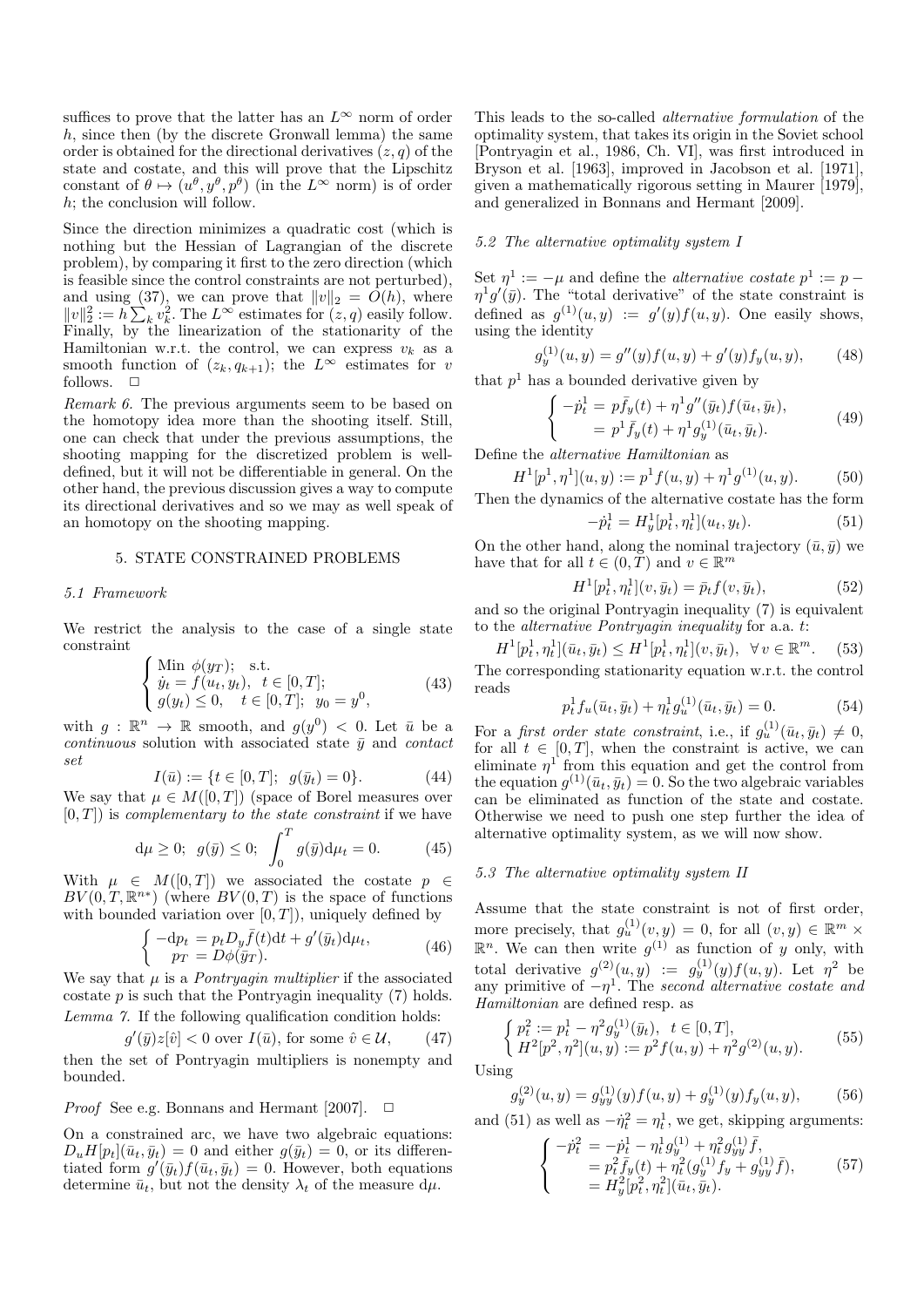Again, the original Pontryagin inequality (7) is equivalent to the one for the alternative Hamiltonian, and the condition of stationarity w.r.t. the control reads

$$
p_t^2 \bar{f}_u(t) + \eta_t^2 g_u^{(2)}(\bar{u}_t, \bar{y}_t) = 0.
$$
 (58)

For a second order state constraint, i.e., when

$$
g_u^{(2)}(\bar{u}_t, \bar{y}_t) \neq 0, \text{ for all } t \in [0, T], \tag{59}
$$

we can recover  $\eta_t^2$  from this equation, and the control from the equation  $g^{(2)}(\bar{u}_t, \bar{y}_t) = 0$ . We also note that (59) implies the uniqueness of the multiplier  $d\mu$ , and therefore also of the costate  $p$ . We will see how to use the alternative formulations in the design of a shooting algorithm. The case of a first-order state constraint is presented in Malanowski and Maurer [1998]. We detail next the case of a second order state constraint.

#### 5.4 Shooting for second-order state constraints

We assume that (i) we have a second-order state constraint, not active at time 0, and in that case the qualification condition (47) holds, and (ii) the uniform strong Legendre condition:

For some 
$$
\alpha'' > 0
$$
,  $H_{uu}[\bar{p}_t](\bar{u}_t, \bar{y}_t) \succeq \alpha'' I$ . (60)

We concentrate on the case when an optimal trajectory  $(\bar{u}, \bar{y})$  is such that an unconstrained arc is followed by a constrained one, itself followed by an unconstrained one, with junction times denoted by  $(\tau_1, \tau_2)$ , and  $0 < \tau_1 < \tau_2 <$ T. We next apply the alternative formulation on each of the three arcs, with different integration constants for  $\eta^1$ and  $\eta^2$  on each arc. For unconstrained arcs (where the  $\eta^i$ are constant) we choose  $\eta^1 = \eta^2 = 0$ , so that  $p = p^2$ , and on the constrained arc, we choose  $\eta^1$  and  $\eta^2$  so that  $p^2$  is continuous at the exit time  $\tau_2$ . Since

$$
p_t^2 = p_t - \eta^1 g'(\bar{y}_t) - \eta^2 g_y^{(1)}(\bar{y}_t),
$$
\n(61)

and  $[p(t)] = -[\mu(t)]g'(\bar{y}_t)$ , the jumps of  $p^2$  (skipping arguments) satisfy

$$
-[p2] = ([\mu] + [\eta1])g' + [\eta2]gy(1).
$$
\n(62)

The state constraint being of second order, when it is active, we have that, see Bonnans and Hermant [2009]:

$$
g'(\bar{y}_t) \text{ and } g_y^{(1)}(\bar{y}_t) \text{ are linearly independent.} \tag{63}
$$

So we have the unique decomposition at the entry and exit time of the constrained arc:

$$
-[p2(\tau1)] = \nu_1 g' + \nu_2 g_y^{(1)}; [p2(\tau2)] = 0,
$$
 (64)

with

$$
\begin{cases}\n\nu_1 = [\mu(\tau_1)] + \eta_{\tau_1+}^1; \ \nu_2 = \eta_{\tau_1+}^2; \\
0 = [\mu(\tau_2)] - \eta_{\tau_2-}^1 = -\eta_{\tau_2-}^2.\n\end{cases} \tag{65}
$$

Note that  $\eta^2$  is continuous at time  $\tau_2$  (while in general  $\eta^1$ is not). Then the algebraic relations on the unconstrained arcs are

$$
p_t \bar{f}_u(t) = 0; \quad \eta_t^2 = 0,
$$
  
ranied arc (66)

and on the constrained arc  
\n
$$
\begin{cases}\n p_t^2 \bar{f}_u(t) + \eta_t^2 g_u^{(2)}(\bar{u}_t, \bar{y}_t) = 0; \\
 g^{(2)}(\bar{u}_t, \bar{y}_t) = 0.\n\end{cases}
$$
\n(67)

The shooting mapping:  $\mathbb{R}^{n+4} \to \mathbb{R}^{n+4}$  is as follows:

$$
S: \begin{pmatrix} p_0 \\ \nu_1 \\ \nu_2 \\ \tau_1 \\ \tau_2 \end{pmatrix} \mapsto \begin{pmatrix} \phi'(y_T) - p_T \\ g(y_{\tau_1}) \\ g^{(1)}(y_{\tau_1}) \\ g^{(2)}(\Upsilon_{\tau_1} , y_{\tau_1}) \\ g^{(2)}(\Upsilon_{\tau_2} , y_{\tau_2}) \end{pmatrix}, \tag{68}
$$

where by  $\Upsilon_t := \Upsilon(p_t^2, \eta_t^2, y_t)$  and  $\Upsilon(p^2, \eta^2, y)$  is the function implicitly defined by (compare to (58))

$$
p^{2} f_{u}(\Upsilon, y) + \eta^{2} g_{u}^{(2)}(\Upsilon, y) = 0.
$$
 (69)

#### 5.5 Analysis of the shooting mapping

We only give an informal presentation of the main ideas of the result, due to Bonnans and Hermant [2007] and based on the analysis of the optimality conditions of the following auxiliary optimization problem, parameterized by the junction times:

$$
\begin{cases}\n\text{Min } \phi(y_T) \text{ s.t. state equation (5) and} \\
g(y_{\tau_1}) = g^{(1)}(y_{\tau_1}) = 0, \\
g^{(2)}(u, y) = 0 \text{ over } (\tau_1, \tau_2).\n\end{cases} (P(\tau_1, \tau_2))
$$

It has a mixed constraint (i.e., a constraint that involves both the state and costate). Identifying  $(-\nu_1, -\nu_2)$  with the multipliers associated with the two state constraints at the entry point, and denoting by  $p^2$ ,  $\eta^2$  the costate and multiplier for the state constraint, and by  $S_{i:j}$  the restriction to components  $i$  to  $j$  of the shooting mapping, we recover (57),  $(64)$  and  $(66)-(67)$ , and deduce that:

Lemma 8. The optimality system of  $(P(\tau_1, \tau_2))$  coincides with the zeros of  $S_{1:3}$ .

The next lemma, which is a key result, is not just a corollary of the previous one, due to the variation of junction times.

Lemma 9. The linearization of the optimality system of  $(P(\tau_1, \tau_2))$  coincides (in a sense made precise in the proof) with the linearization of the zeros of  $S_{1:3}$ .

Proof We detail the only delicate point, which is the linearization at time  $\tau_1$  of the first relation in (64). By (64)-(65), we get, skipping arguments and setting  $g = g^0$ :

$$
-[{\dot p}^2] = [p^2] {\bar f}_y + [\eta^2] g_y^{(2)} = -\sum_{i=1}^2 \nu_i g_y^{(i-1)} {\bar f}_y + \nu_2 g_y^{(2)}.
$$
 (70)

With lemma 1, we deduce that:

$$
-[q^2(\tau_1)] = \sum_{i=1}^2 (\delta \nu_i g_y^{(i-1)} + \nu_i z_{\tau_1}^\top g_{yy}^{(i-1)}) + \delta \tau_1 X, \quad (71)
$$

where the coefficient of  $\delta\tau$  is

$$
\begin{cases}\nX = [\dot{p}^2] - \frac{d}{dt} [p^2], \\
= \sum_{i=1}^2 \nu_i (g_y^{(i-1)} \bar{f}_y + g_{yy}^{(i-1)} \bar{f}) - \nu^2 g_y^{(2)}, \\
= \sum_{i=1}^2 \nu_i g_y^{(i)} - \nu_2 g_y^{(2)} = \nu_1 g_y^{(1)}.\n\end{cases} (72)
$$

We finally get

$$
\begin{cases}\n-[q^2(\tau_1)] = \sum_{i=1}^2 (\nu_i z_{\tau_1}^\top g_{yy}^{(i-1)} + \lambda^i g_y^{(i-1)});\n\\ \lambda^1 = \delta \nu_1; \ \lambda^2 = \delta \nu_2 + \delta \tau_1 \nu_1.\n\end{cases} \tag{73}
$$

We see that we recover the linearization of the optimality conditions of the auxiliary problem  $(P(\tau_1, \tau_2))$ , the parameters  $(\lambda^1, \lambda^2)$  being interpreted as the opposite of the linearization of the Lagrange multipliers associated with the two entry point conditions of  $(P(\tau_1, \tau_2))$ .  $\Box$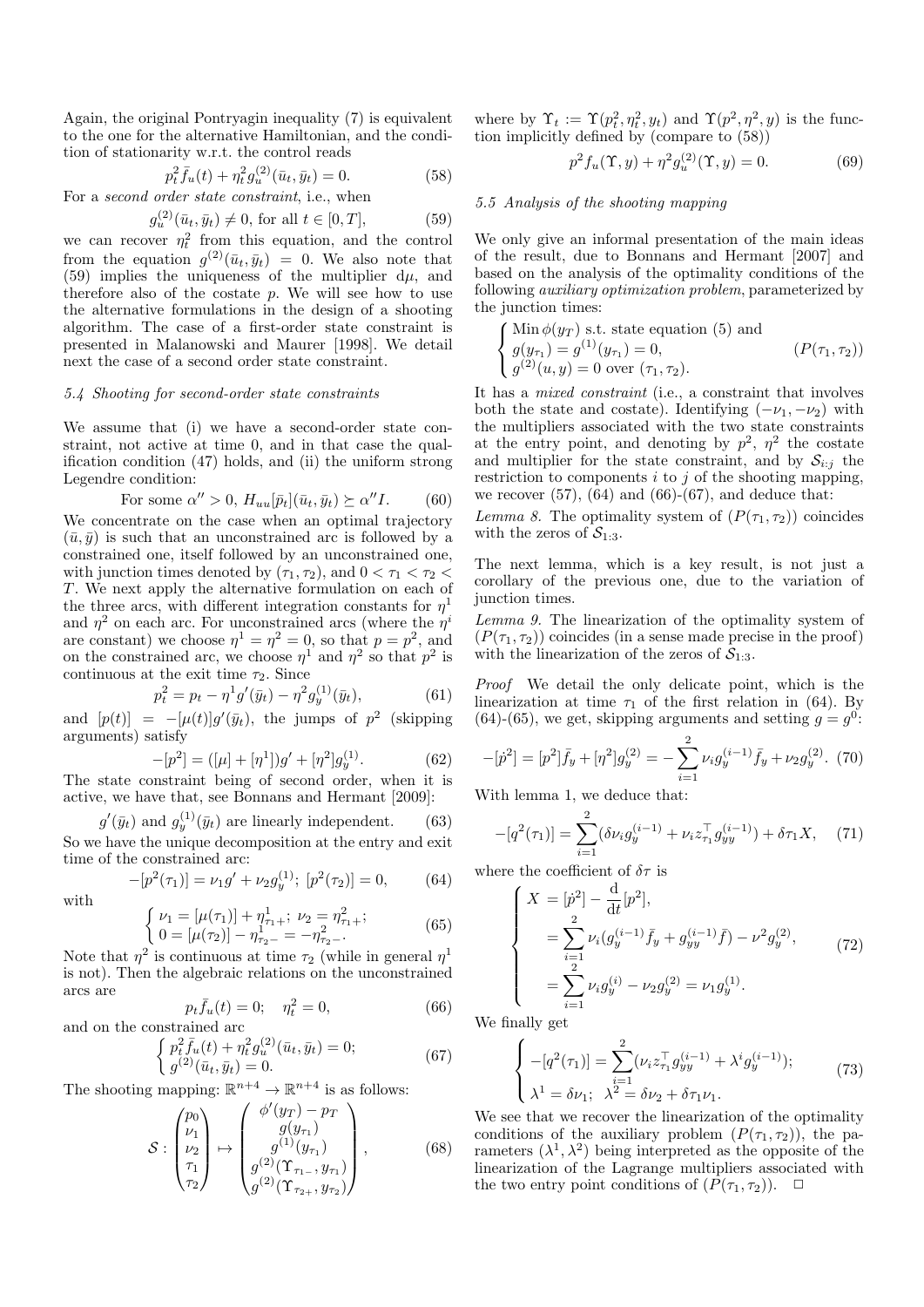We can now perform a local analysis of the shooting function, assuming that

$$
\frac{\mathrm{d}}{\mathrm{d}t}g^{(2)}(\bar{u}_{t\pm},\bar{y}_t) \neq 0, \ \ t = \tau_{1-},\tau_{2+},\tag{74}
$$

(which in the case of a scalar control, is equivalent to the discontinuity of the control at the junction times) and to the following second order optimality conditions. First we defined the quadratic form corresponding to the Hessian of Lagrangian of the problem, i.e.

$$
Q(v) := Q_1(v) + \int_0^T g''(\bar{y}_t)(z_t)^2 d\mu_t \tag{75}
$$

Then we define the strict critical cone as

$$
C_S(\bar{u}) := \{ v \in \mathcal{U}_2; \ g'(\bar{y}_t)z_t = 0, \ t \in [\tau_1, \tau_1] \}. \tag{76}
$$
  
and assume that for some  $\alpha > 0$ 

$$
Q(v) \ge \alpha ||v||_2^2, \text{ for all } v \in C_S(\bar{u}).
$$
 (77)

Note that a second order necessary condition is that (77) holds with  $\alpha = 0$ .

Theorem 10. If (74) and (77) hold,  $(\bar{p}_0, \nu_1, \nu_2, \tau_1, \tau_2)$  is a regular zero of the shooting function.

*Proof* We have to prove that  $DS$  is injective at the solution. Let  $(\delta p_0, \delta \nu_1, \delta \nu_2, \delta \tau_1, \delta \tau_2)$  belong to its kernel. First, using (73), we deduce from the previous lemma that  $-\lambda$ correspond to the multipliers of the linearized optimality system of  $(P(\tau_1, \tau_2))$ . One can show that the latter coincides with the optimality conditions for the minimization of  $Q(\cdot)$  over  $C_S(\bar{u})$ . By (77) it follows that  $(\delta p_0, \delta \nu_1, \lambda) = 0$ and the corresponding linearization  $(v, z, q)$  of the control, state and costate is also equal to 0. Then, using the expression of  $DS_{4:5}$ , and (74), we deduce from the linearization of conditions  $S_{4:5}$ , which since  $(v, z) = 0$  boils down to e.g.  $\delta\tau_1\frac{d}{dt}g^{(2)}(\bar{u}_{\tau_1-}, \bar{y}_{\tau_1})=0$ , that  $(\delta\tau_1, \delta\tau_2)=0$ , which since  $\lambda = 0$  gives  $\delta \nu = 0$  in view of (73).  $\Box$ 

# 5.6 Touch points: the reduction approach

An isolated point of the contact set defined in (44) is called a touch point. We next consider the case when the contact set reduces to a unique touch point  $\tau \in (0, T)$ . The idea of reduction is as follows. For  $\varepsilon > 0$  small enough, set  $\tau_1 := \tau - \varepsilon$ ,  $\tau_2 := \tau + \varepsilon$ , and for  $u \in \mathcal{U}$  and  $t \in [\tau_1, \tau_2]$ , define  $G(u, t) := g(y_t[u])$ , and

$$
\Theta(u) := \max\{G(u, t), \ t \in [\tau_1, \tau_2]\}.
$$
 (78)

We assume the reducibility condition

$$
\gamma := \ddot{g}(\bar{y}_t)_{t=\tau} < 0. \tag{79}
$$

From standard results on the perturbation theory of unconstrained maximization problems [Bonnans and Shapiro, 2000, Sections 4.3 and 5.2] we know that since  $q(\bar{y}_t)$  attains its maximum at a unique time  $\tau$  in  $[\tau_1, \tau_2]$ ,  $\Theta$  has a Fréchet derivative defined by

$$
D\Theta(\bar{u})v = G_u(\bar{u}, \tau)v = g'(\bar{y}_t)z_{\tau}[v].
$$
 (80)

In addition, if the constraint is of order at least 3, then we have the second derivative

$$
\Theta''(\bar{u})(v,v) = \max_{\delta \tau} G''(\bar{u},\tau)(v,\delta \tau). \tag{81}
$$

We have that

$$
\begin{cases} G''(\bar{u}, \tau)(v, \delta \tau) = g'(\bar{y}_{\tau}) z_{\tau}^2 + g''(\bar{y}_{\tau})(z_{\tau})^2 \\ +2 \delta \tau g_y^{(1)}(\bar{y}_{\tau}) z_{\tau} + \gamma (\delta \tau)^2, \end{cases} (82)
$$

where the second derivative  $z^2$  of  $\bar{y}[u]$  at  $\bar{u}$  in the direction  $v$  satisfies

$$
\dot{z}_t^2 = \bar{f}_y z^2 + \bar{f}''(v, z)^2, \ t \in (0, T); \ z_0^2 = 0.
$$
 (83)  
Maximizing w.r.t.  $\delta \tau$ , we obtain

$$
\Theta''(\bar{u})(v,v) = g'(\bar{y}_\tau)z_\tau^2 + g''(\bar{y}_\tau)(z_\tau)^2 - \gamma^{-1}(g_y^{(1)}(\bar{y}_\tau)z_\tau)^2.
$$
\n(84)

It happens that, for a second order state constraint,  $\Theta(\bar{u})$  still has a second order Taylor expansion with the above expression of  $\Theta(\bar{u})(v, v)$ , although is is no more  $C^2$ . Obviously,  $\bar{u}$  is a local solution of the problem

$$
\underset{u \in \mathcal{U}}{\text{Min}} \phi(y_T[u]); \quad \Theta(u) \le 0. \tag{85}
$$

The corresponding quadratic form (Hessian of Lagrangian) can be written as follows:

$$
Q_2(v) := Q_1(v) + \frac{1}{2}\beta(g''(\bar{y}_\tau)(z_\tau)^2 - \gamma^{-1}(g^{(1)}(\bar{y}_\tau)z_\tau)^2).
$$
\n(86)

Here  $\beta > 0$  is the multiplier associated with the reduced state constraint, and the quadratic form  $Q_1$  is defined as  $Q_0$  in (15), but with a costate having a jump

$$
[p(\tau)] = \beta g'(\bar{y}_{\tau}).\tag{87}
$$

In this way the contribution of the first term in  $\Theta''(\bar{u})(v, v)$ , i.e.,  $g'(\bar{y}_\tau)z_\tau^2$ , is taken into account in  $Q_1$ .

We will only discuss the case when  $\beta > 0$ . By the SONC for the reduced problem,  $v = 0$  is solution of the problem

$$
\lim_{v \in \mathcal{U}_2} Q_2(\cdot); \quad g'(\bar{y}_\tau) z_\tau z[v] = 0,\tag{88}
$$

where the constraint is nothing but  $\Theta'(\bar{u})v = 0$ . The optimality conditions of this problem coincide with (21), with in addition the linearized costate jump that includes the contribution of both the constraint in (88) (with Lagrange multiplier denoted by  $\delta\beta$  and the expression of  $Q_2$ :

$$
\begin{cases}\n[q(\tau)] = \delta \beta g'(\bar{y}_\tau) + \beta z_\tau^\top g''(\bar{y}_\tau) \\
-\beta \gamma^{-1} (g_y^{(1)}(\bar{y}_\tau) z_\tau) g_y^{(1)}(\bar{y}_\tau).\n\end{cases} (89)
$$

A second order sufficient condition for local optimality is the existence of  $\alpha > 0$  such that

$$
Q_2(v) \ge \alpha ||v||_2^2 \quad \text{whenever} \quad g'(\bar{y}_\tau) z_\tau[v] = 0. \tag{90}
$$

# 5.7 Shooting with touch points

The shooting mapping:  $\mathbb{R}^{n+2} \to \mathbb{R}^{n+2}$  is as follows:

$$
\mathcal{S}: \begin{pmatrix} p_0 \\ \nu_1 \\ \tau \end{pmatrix} \mapsto \begin{pmatrix} \phi'(y_T) - p_T \\ g(y_\tau) \\ g^{(1)}(y_\tau) \end{pmatrix}, \tag{91}
$$

where  $-[p(\tau)] = \nu_1 g'(\bar{y}_\tau).$ 

Theorem 11. Let (79) and (90) hold. Then  $(\bar{p}_0, \nu_1, \tau)$  is a regular zero of the shooting function.

Proof We just give a sketch of the proof. An analysis similar to the one in the proof of theorem 11 applies, with now  $\eta^1$  and  $\eta^2$  equal to zero on both sides, and so locally,  $p^2$  and p are equal, implying

$$
-[p(\tau)] = \nu_1 g'(\bar{y}_{\tau}), \text{ with } \nu_1 = [\mu(\tau)] \ge 0. \quad (92)
$$

Since here  $\nu_2 = \delta \nu_2 = 0$ , the relations analogous to (71)-(73) reduce to

$$
\begin{cases}\n-[q(\tau)] = \nu_1 z_\tau^\top g'' + \lambda^1 g' + \lambda^2 g_y^{(1)}; \\
\lambda^1 = \delta \nu_1; \ \lambda^2 = \delta \tau \nu_1.\n\end{cases} \tag{93}
$$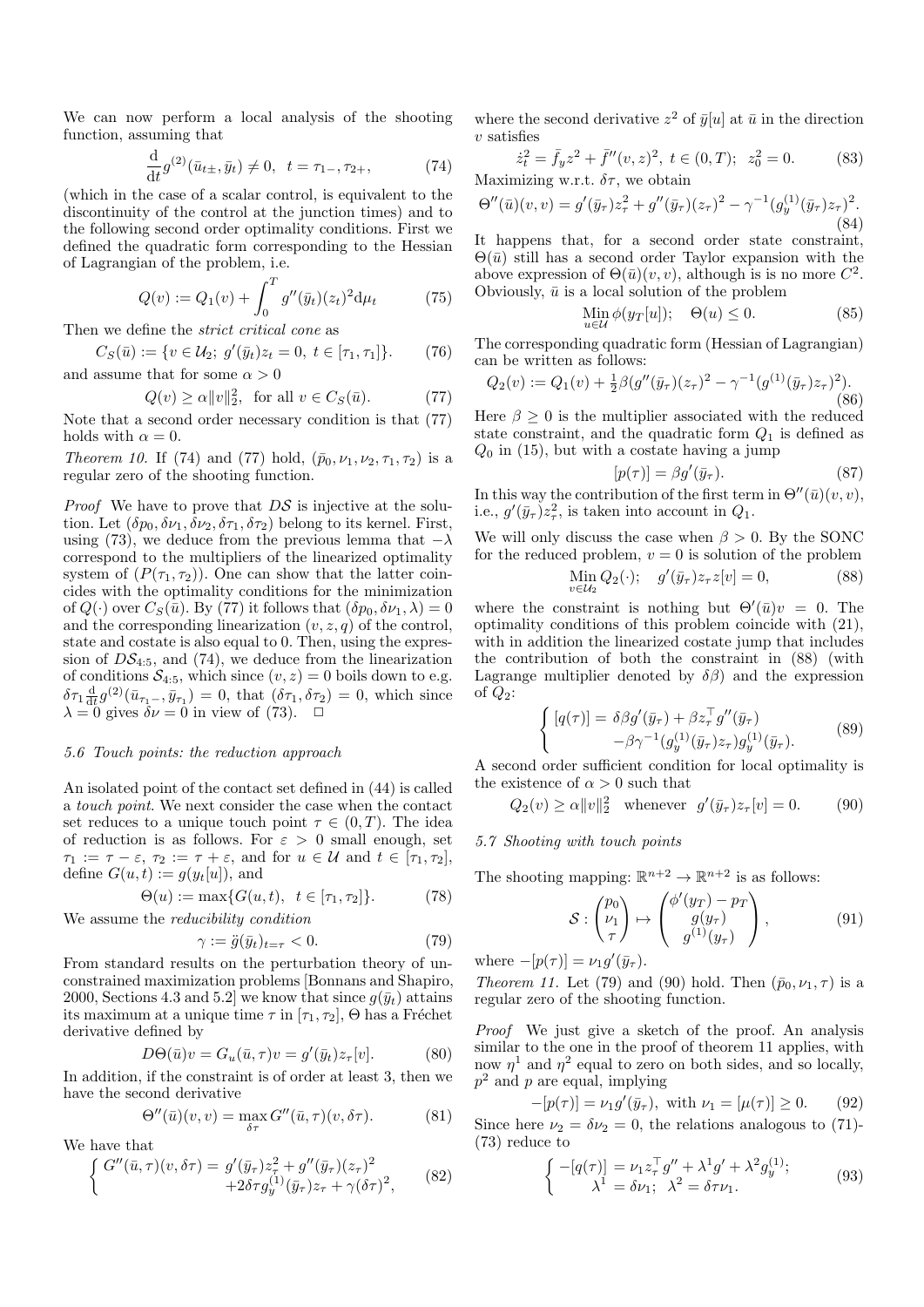We check as before that an element of the kernel of the shooting mapping corresponds to a stationary point of problem (88). By the above display, we get it whenever

$$
\nu_1 = -\beta; \quad \delta\nu_1 = -\delta\beta; \quad \delta\tau = -\gamma^{-1}g_y^{(1)}(\bar{y}_\tau)z_\tau. \quad (94)
$$
  
We define  $\beta$  and  $\delta\beta$  so as to satisfy the two first relations.  
Next, we observe that third one coincides, by (79), with  
the linearization of the relation  $g^{(1)}(\bar{y}_\tau) = 0$ , and therefore  
is automatically satisfied. The conclusion follows.  $\Box$ 

### 5.8 Extensions and references

In the case of multiple state constraints and control variables, an extension of the previous approach is presented in Bonnans and Hermant [2009].

Very often shooting algorithms are used in connection with an homotopy approach: one solves first an easy problem and then tries to follow a path of solution of perturbed problems in order to end with the original one. The structure of the active constraint sets may change. A challenging problem is to analyze these transitions. For scalar first-order state constraints this is relatively wellunderstood: under reasonable hypotheses, a touching point may become inactive, remain as a touching point, or give rise to a boundary arcs and one can give an expansion of its end points, see Bonnans and Hermant [2008].

In the case of a scalar second-order state contraint, Hermant [2010] was able to prove, under weak hypotheses, that a touch point can either be transformed into a boundary arc or two touch points (but no expansion formula is known). An application to the atmospheric reentry problem is provided in Hermant [2011]. So clearly the question of analyzing the transitions between structures of active set constraints is essentially open and challenging. Also there is no analysis yet for the case of touch points at time  $0$  or  $T$ .

# 6. PROBLEMS WITH SINGULAR ARCS

#### 6.1 Framework and shooting algorithm

We consider the case of a *single control:*  $m = 1$ , that enters linearly in the state equation, i.e.,  $f(u, y) = f_0(y) + uf_1(y)$ , so that the state equation reads

$$
\dot{y}_t = f_0(y_t) + u_t f_1(y_t), \ \ t \in (0, T); \ y_0 = y^0,
$$
 (95)  
with control constraint

$$
u_t \ge 0
$$
, for a.a.  $t \in (0, T)$ . (96)

There is a huge literature on this type of *control affine* problem, e.g. Schättler and Ledzewicz [2012]. Let  $(\bar{u}, \bar{y})$  be a solution and the associated state. The costate equation reads

$$
-\dot{p}_t = p_t f'_0(\bar{y}_t) + \bar{u}_t p_t f'_1(\bar{y}_t); t \in (0, T); \ p_T = \phi'(y_T). \tag{97}
$$

We assume the existence of a switching time  $\tau \in (0, T)$ , such that the optimal control  $\bar{u}$  satisfies

$$
\bar{u}_t = 0, \ t \in (0, \tau); \ \bar{u}_t > \kappa > 0, \ t \in (\tau, T). \tag{98}
$$

Let F and G be two smooth vector field in  $\mathbb{R}^n$ . Their Lie bracket is the vector field defined by

$$
[F, G](x) := F'(x)G(x) - G'(x)F(x), \quad \forall x \in \mathbb{R}^n. \tag{99}
$$
  
Note that  $[F, F](x) = 0$ . We deduce that

$$
\frac{\mathrm{d}}{\mathrm{d}t}(p_t F(\bar{y}_t)) = p_t[F, f_0](\bar{y}_t) + \bar{u}_t p_t[F, f_1](\bar{y}_t). \tag{100}
$$

Again we define  $H(t)$  and related derivatives as in (14). Pontryagin's principle implies that

$$
0 = H_u(t) = p_t f_1(\bar{y}_t) = \frac{d}{dt} (p_t f_1(\bar{y}_t)), \text{ over } (\tau, T). \tag{101}
$$

So, by (100), since  $[f_1, f_1] = 0$ :

$$
p_t[f_1, f_0](\bar{y}_t) = \frac{\mathrm{d}}{\mathrm{d}t}(p_t f_1(\bar{y}_t)) = 0 \text{ over } (\tau, T). \tag{102}
$$

Applying (100) again, we deduce that, over  $(\tau, T)$ :

$$
p_t[[f_1, f_0], f_0](\bar{y}_t) + \bar{u}_t p_t[[f_1, f_0], f_1](\bar{y}_t) = 0.
$$
 (103)  
Assuming, as we will do, that

$$
p_t[[f_1, f_0], f_1](\bar{y}_t) \neq 0, \ \ t \in [\tau, T], \tag{104}
$$

we deduce an expression of the control as a function of the state and costate, again denoted by

$$
\Upsilon(y, p) := -p[[f_1, f_0], f_0](y)/p[[f_1, f_0], f_1](y). \tag{105}
$$

So we can define a shooting algorithm as follows:

$$
S(p_0, \tau) := \begin{pmatrix} \phi'(y_T) - p_T \\ p_T f_1(y_T) \\ p_T[f_1, f_0](y_T) \end{pmatrix} . \tag{106}
$$

Here the state-costate system in integrated over  $(0, \tau)$  with the control  $u_t = 0$ , and over  $(\tau, T)$  with  $u_t = \Upsilon(y_t, p_t)$ . The two last shooting equations correspond to the two integrations constants so that (103) implies, at a zero of the shooting mapping, that (102) holds.

Note that we have  $n + 2$  equations and  $n + 1$  variables. Nevertheless, as proposed in Aronna et al. [2013], we can solve it by minimizing the associated least-square criterion (the norm of the shooting function). Using the Gauss-Newton algorithm (see e.g. [Bonnans, 2006, Ch. 6]), we obtain local quadratic convergence, provided the derivative of the shooting mapping at the solution is injective. We next analyze this question.

### 6.2 The linearized shooting equations

We have to state the linearization of the shooting equation. As usual we get the linearized state and costate equations. While at time  $\tau$  the state and costate are continuous, their derivatives have jumps

$$
[\dot{\bar{y}}(\tau)] = u_{\tau+} f_1(\bar{y}_{\tau}); \quad -[\dot{p}(\tau)] = u_{\tau+} p_{\tau} f'_1(y_{\tau}). \quad (107)
$$

Let us set

$$
\tag{108}
$$

 $a := -\delta \tau u_{\tau+1}$ Lemma 1 gives the following jump conditions for the linearized state and costate  $(z, q)$ :

$$
\begin{cases}\n[z(\tau)] = a f_1(\bar{y}_\tau); \\
-[q(\tau)] = a p_\tau f'_1(y_\tau).\n\end{cases}
$$
\n(109)

The linearization of the shooting equations in (106) gives

$$
\begin{cases}\n z_T^\top \phi'(\bar{y}_T) - q_T &= 0, \\
 q_T f_1(y_T) + p_T f_1'(y_T) z_T &= 0, \\
 q_T[f_1, f_0](y_T) + p_T[f_1, f_0]'(y_T) z_T &= 0.\n\end{cases} (110)
$$

Next we characterize the linearization of the condition related to the stationarity of the Hamiltonian w.r.t. the control:

Lemma 12. The linearization of the three conditions (103),  $(p_T f_1(y_T)$  and  $p_T[f_1, f_0](y_T)$  is equal to 0 iff

$$
q_t f_1(\bar{y}_t) + p_t f'_1(\bar{y}_t) z_t = 0.
$$
 a.a. on  $(\tau, T)$ . (111)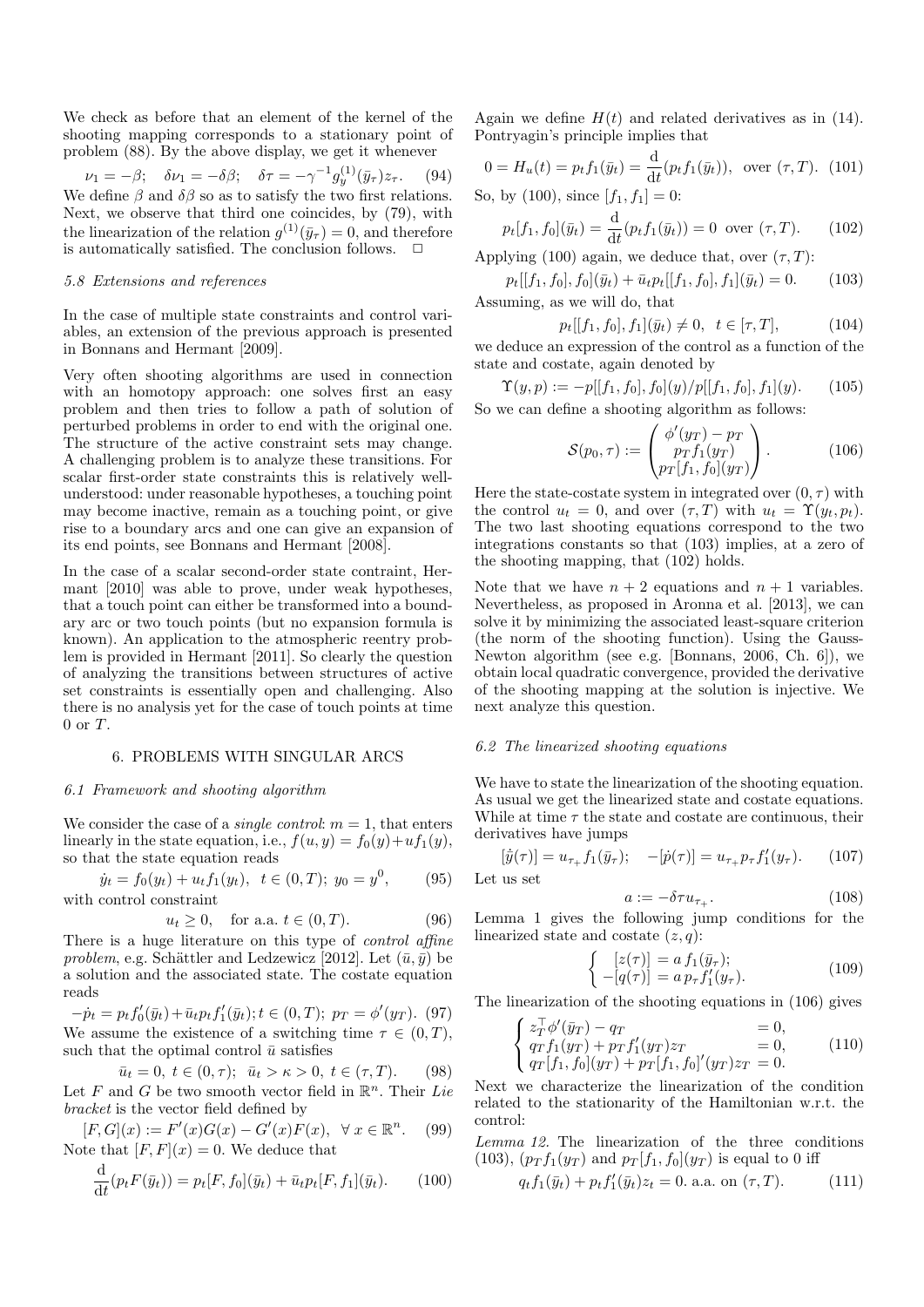Proof a) We recall the principle of commutation of the operations of time derivation and linearization, see e.g. [Aronna et al., 2013, Lemma 4.1]. That is, if  $x_t$  belongs to  $W^{1,\infty}(0,T,\mathbb{R}^n)$  and  $F:\mathbb{R}^n\to\mathbb{R}$ , then the linearization is of the time derivative  $F'(x_t)\dot{x}_t$  equal to the derivative of the linearization  $F'(x_t)\delta x_t$ :

$$
F''(x_t)(\delta x_t, \dot{x}_t) + F'(x_t)\delta \dot{x}_t = \frac{\mathrm{d}}{\mathrm{d}t}(F'(x_t)\delta x_t). \tag{112}
$$

b) The relation

$$
H_u(t) := p_t f_1(\bar{y}_t) = 0, \ t \in (\tau, T), \tag{113}
$$

is equivalent to

 $H_u(T) = \dot{H}_u(T) = 0; \quad \ddot{H}_u(t) = 0, \ t \in (\tau, T).$  (114) Similarly, the linearized relation (111) is equivalent to

$$
\begin{cases}\nqrf_1(\bar{y}_T) + prf'_1(\bar{y}_T)z_T = 0\\ \n\frac{d}{dt}(q_tf_1(\bar{y}_t) + ptf'_1(\bar{y}_t)z_t)_{t=T} = 0\\ \n\frac{d^2}{dt^2}(q_tf_1(\bar{y}_t) + ptf'_1(\bar{y}_t)z_t)_{t=T} = 0, \ t \in (\tau, T).\n\end{cases}
$$
\n(115)

By the above commutation principle it coincides with the linearization of (114). The result follows.  $\Box$ 

# 6.3 A quadratic problem

Motivated by (109), let us consider the linearized state equation, where  $a$  is an optimization variable and  $z$  is Lipschitz over  $(0, \tau) \cup (\tau, T)$ :

$$
\begin{cases} \n\dot{z}_t = f'(\bar{u}_t, \bar{y}_t)(v_t, z_t) \\
[z(\tau)] = a f_1(\bar{y}_\tau); \ z_0 = 0.\n\end{cases} \tag{116}
$$

We denote the "average" value of z at time  $\tau$  by

$$
\hat{z} = \hat{z}[v, a] = z_{\tau_{-}} + \frac{1}{2}af_1(\bar{y}_{\tau}), \tag{117}
$$

and consider the following extension of  $Q(\cdot)$  defined in  $(15)$ :

$$
Q(v, a) := \frac{1}{2} \int_0^T H''(t)(v_t, z_t)^2 dt + \frac{1}{2} \phi''(\bar{y}_t) (z_T)^2 \quad (118)
$$

$$
+ ap_\tau f'_1(\bar{y}_\tau) \hat{z}.
$$

The augmented critical cone is defined as (note that we can take  $v \in L^1(0,T)$  since  $H_{uu}(t) = 0$ :

$$
C_A(\bar{u}) := \{ (v, a) \in L^1(0, T) \times \mathbb{R}; \ \ v = 0 \text{ over } (0, \tau) \}. \tag{119}
$$

Lemma 13. The quadratic form  $Q(v, a)$  is nonnegative over the critical cone.

*Proof* If  $a = 0$ , then  $Q(v, 0)$  is equal to the quadratic from defined in (15), and so is nonnegative by the SONC (36). Next, given an augmented critical direction  $(v, a) \in C_A(\bar{u}),$ for  $\sigma > 0$ , set

$$
v_t^{\sigma} = \begin{cases} a/\sigma \text{ over } (\tau, \tau + \sigma), \\ v_t \text{ otherwise.} \end{cases}
$$
 (120)

and  $z^{\sigma} := z[v^{\sigma}, 0]$ . Over  $(\tau, \tau + \sigma)$ , we have that

$$
\dot{z}_t^{\sigma} = -\frac{a}{\sigma} f_1(\bar{y}_t) + O(1) = -\frac{a}{\sigma} f_1(\bar{y}_\tau) + O(1), \quad (121)
$$

and so,  $z_t^{\sigma} = z_{\tau-} + (t-\tau)a\sigma^{-1}f_1(\bar{y}_{\tau}) + O(\sigma)$ . It follows that  $z[v^{\sigma}] \to z[v, a]$  in the space  $L^2(0,T,\mathbb{R}^n)$ , and so,

$$
\int_{\tau}^{\tau+\sigma} v_t H_{uy}(t) z_t^{\sigma} dt = \frac{a}{\sigma} \int_{\tau}^{\tau+\sigma} p_t f_1'(\bar{y}_t) z_t^{\sigma} dt \qquad (122)
$$

converges to  $ap_\tau f'_1(\bar{y}_\tau)z_\tau$ . Therefore,  $Q(v^\sigma, 0) \to Q(v, a)$ . Since  $\tilde{Q}(v^{\sigma},0) \geq 0$ , the result follows.  $\Box$ 

Remark 14. This lemma is a particular case of more general results due to Osmolovski<sup> $\tilde{u}$ </sup>, see Milyutin and Osmolovskii<sup>[1998]</sup> and its references, in the more general context when the Hamiltonian is a nonlinear function of the control.

#### So the problem

Min  $Q(v, a)$  s.t. (116) and  $(v, a) \in C_A(\bar{u})$  (123) has a cost which is convex over its feasible set which is a vector space. Therefore, its solutions are characterized by the optimality conditions that we express now. The Lagrangian of the problem is

$$
\begin{cases}\n\mathcal{L} = Q(v, a) + \int_0^T q_t(f'(\bar{u}_t, \bar{y}_t)(v_t, z_t) - \dot{z}_t) dt \\
+ r(af_1(\bar{y}_\tau) - [z(\tau)]).\n\end{cases}
$$
\n(124)

We expect q to have integrable derivatives on  $(0, \tau)$  and  $(\tau, T)$ , and a jump at time  $\tau$ . We then get

$$
-\int_0^T q_t \dot{z}_t dt = \int_0^T \dot{q}_t z_t dt + [qz(\tau)] - q_T z_T.
$$
 (125)

It follows that, taking into account the structure of  $f(u, v)$ and hence, of  $H(t)$ :

$$
\mathcal{L}_{z}\zeta = \int_{0}^{T} (q_{t}\bar{f}_{y}(t) + \zeta_{t}^{\top}H_{yy}(t) + vp_{t}f_{1}'(\bar{y}_{t}) + \dot{q}_{t})\zeta_{t}dt \n+ (z_{T}^{\top}\phi''(\bar{y}_{T}) - q_{T})\zeta_{T} \n+ (r - q_{\tau_{-}} + ap_{\tau}f_{1}'(\bar{y}_{\tau}))\zeta_{\tau_{-}} \n+ (q_{\tau_{+}} - r)\zeta_{\tau_{+}} \qquad (126)
$$

It is easily shown that  $\mathcal{L}_z = 0$  implies that each of the above coefficients is equal to 0. Eliminating  $r = q_{\tau_{+}}$ , we obtain the "linearized costate" equation, where  $t \in (0, T)$ :

$$
\begin{cases}\n-\dot{q}_t = q_t \bar{f}_y(t) + \zeta_t^\top H_{yy}(t) + v p_t f_1'(\bar{y}_t), \\
q_T = z_T^\top \phi''(\bar{y}_T), \\
-[q(\tau)] = a p_\tau f_1'(\bar{y}_\tau).\n\end{cases}
$$
\n(127)

Next we have that

 $0 = \mathcal{L}_a = q_{\tau_+} f_1(\bar{y}_\tau) + p_\tau f'_1(\bar{y}_\tau) (z_{\tau_-} + af_1(\bar{y}_\tau)).$  (128) This is equivalent to

$$
q_{\tau+} f_1(\bar{y}_{\tau}) + p_{\tau} f'_1(\bar{y}_{\tau}) z_{\tau+} = 0, \qquad (129)
$$

in which we recognize a linearization "at time  $\tau_{+}$ " of the relation  $H_u(t) = p_t f_1(\bar{y}_t) = 0$ . Finally the stationarity of the Lagrangian w.r.t. v over  $(\tau, T)$  gives

$$
q_t f_1(\bar{y}_t) + p_t f'_1(\bar{y}_t) z_t = 0, \ t \in (\tau, T). \tag{130}
$$

### 6.4 Local study of the shooting mapping

Consider the following second order condition:

$$
Q(v, a) > 0
$$
, for any nonzero  $(v, a) \in C_A(\bar{u})$ . (131)  
Since, by lemma 13,  $Q(v, a)$  is nonnegative over the critical

cone, this condition is rather weak.

Theorem 15. If (131) holds, then  $(\bar{p}_0, \tau)$  is a regular zero of the shooting mapping.

Proof It suffices to observe that, thanks to lemma 12, the linearized shooting equations coincide with the optimality conditions of the problem of minimizing  $Q(v, a)$  over the critical cone. Indeed, the first relation (109) correspond to the jump in the state equation, and (127) gives the second one, as well as the final condition on the linearized costate and its dynamics.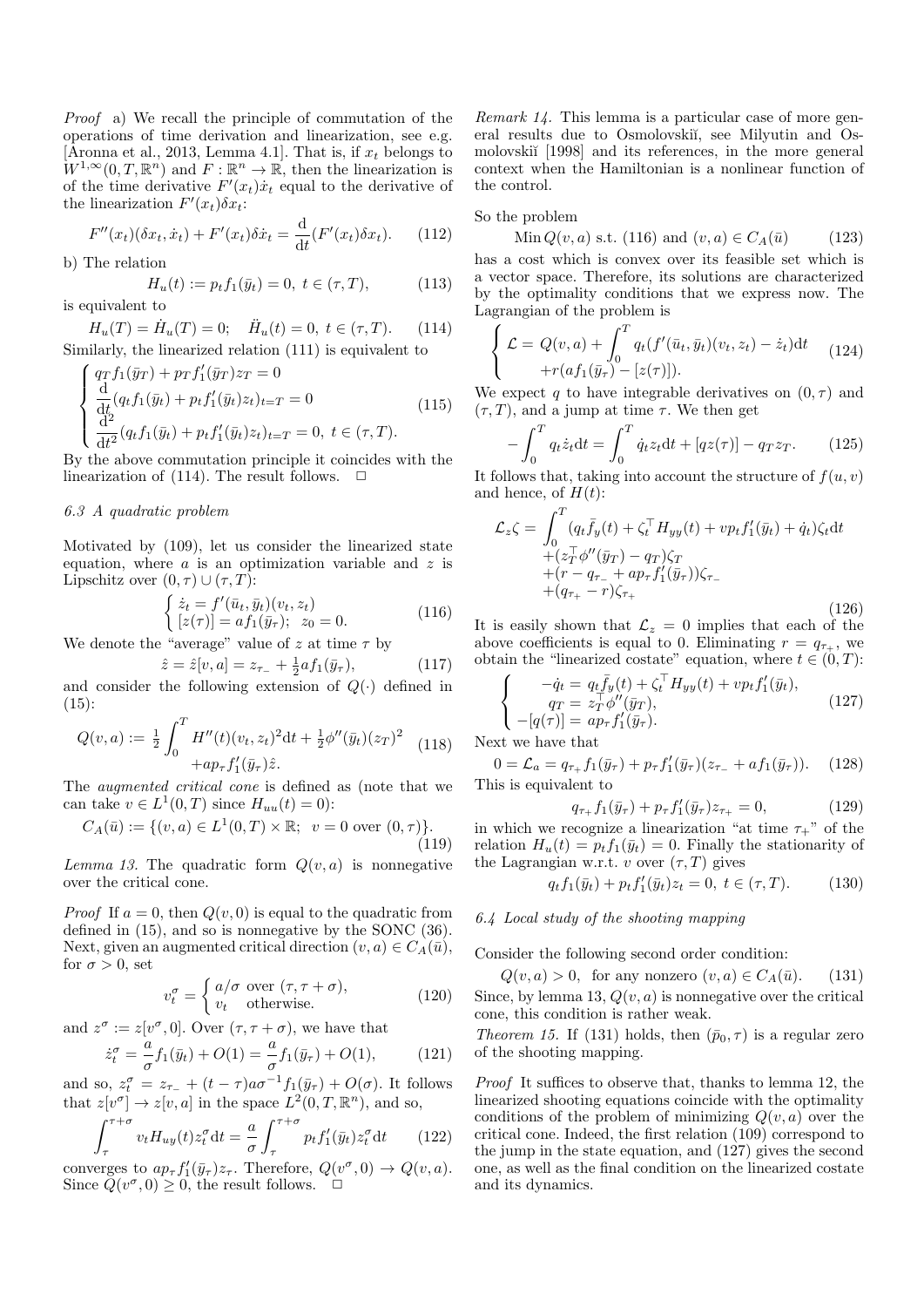It remains to check the equivalence between the linearization of (103) and the two last relations in (110) on one hand, and (130) on the other (we do not care for (129) since it is implied by (130)). This being consequence of lemma 12, the conclusion follows.  $\Box$ 

#### 6.5 References for singular arcs

The pioneering reference for the analysis of the quadratic conditions is Goh [1966]. Extensions to the case of non unique multipliers (due to e.g. final state constraints) were obtained in Dmitruk [1987] for unconstrained control, and in Aronna et al. [2012] in the case of bounded control and initial-final state constraints. An early reference for the shooting in this context is Maurer [1977]. Another kind of shooting algorithm for problems with singular arcs is presented in Aronna et al. [2013], based on reduction (after some change of time) to the totally singular case (the components of the control are either on one bound, either singular over the all interval  $(0, T)$ . The version of the present paper is new and more natural, but limited to a simple situation.

Quite often we have mixed singular and non singular control variables, in the sense that the Hamiltonian is affine w.r.t. only some of the control variables. A typical case is the one of the propulsion of an aeroplane; the fuel flow enters linearly in the problem, but in general not the action on the speed direction. Among the studies on the shooting algorithm in this context, see the theoretical work in Aronna [2011], and the application to space launchers in Bonnans et al. [2008] and Martinon et al. [2009].

It may happen that the solution is bang-bang. In that case, covered in Osmolovskii and Maurer [2012], we have a reduction to a finite dimensional optimization problem whose unknowns are the switching times.

# 7. BEYOND SHOOTING

There are some situations where the shooting approach does not apply, but nevertheless, it might be fruitful to adapt some of the ideas of the shooting approach. One example is the class of optimal control problems with distributed delay. In Bonnans et al. [2013] an analysis of the second-order optimality conditions is performed in the presence of state constraints of arbitrary order. In such systems the dynamics depend on the past state and the costate equation has an integral form involving the future states. One can still eliminate the control thanks to an extension of Pontryagins principle. However, the control is then function of the state at the current time, and of the future costates. So, while the shooting approach seems to be meaningless for practical computations, one could try to perform an analysis of switching times in relations with second-order optimality conditions, similar to the one performed in the theory of the classical shooting algorithms.

Similar ideas apply to the optimal control of parabolic equations, and we refer to Lions [1971] as a basic reference on the subject. In the case of a regular Hamiltonian, Bonnans and Jaisson [2010] analyze second-order order optimality conditions (and in fact characterize quadratic growth) and perform a sensitivity analysis, in the presence of first-order state constraints. The Hamiltonian was a strongly convex function of the control. More recently, in Bonnans [2012], a weak form of quadratic growth was characterized in the case of problems with singular arcs. In both cases one can express the control as function of the current state and costate, so that one can reformulate the optimality conditions taking as parameter the initial costate only. Let us detail this in the (simplest) case of a strongly convex Hamiltonian. Let  $\Omega$  be an open subset of  $\mathbb{R}^n$ , with say  $C^{\infty}$  boundary denoted by  $\partial\Omega$ . Set  $H := L^2(\Omega), V := H_0^1(\Omega)$ . Consider the control space  $\mathcal{U} := L^2(0,T,H)$  and set  $Q := \Omega \times (0,T)$ . The state is  $y: Q \to \mathbb{R}$ , and the state equation is

$$
\dot{y} - \Delta y = u \text{ in } Q,\tag{132}
$$

with Dirichlet homogeneous boundary condition  $y = 0$ over  $\partial\Omega \times (0,T)$ , and initial condition, where  $y_0$  is given element in  $L^2(\Omega)$ :

$$
y(x,0) = y_0(x). \t(133)
$$

It can be proved, see Lions and Magenes [1972], that the state equation has a unique solution  $y[u]$  in the space

$$
W(0,T) := \{ y \in L^2(0,T,V); \ \dot{y} \in L^2(0,T,V^*) \}. \tag{134}
$$
  
Consider the problem of minimizing

$$
F(u) := \frac{1}{2} \int_{Q} u(x, t)^2 dx dt + \frac{1}{2} \int_{\Omega} y[u](x, T)^2 dx.
$$
 (135)

Then the costate dynamics is

$$
-\dot{p} - \Delta p = 0 \text{ in } Q,\tag{136}
$$

with final condition

$$
p(x,T) = y[u](x,T), \quad x \in \Omega,
$$
\n(137)

and the same Dirichlet homogeneous boundary condition  $p = 0$  over  $\partial \Omega \times (0, T)$ . It has a unique solution  $p[u] \in W(0,T)$ . Let  $(\bar{u}, \bar{y}, \bar{p})$  be the unique solution of this problem, and the associated state and costate. Then we can express the control as a function of the costate only:

$$
\bar{u}(x,t) = -\bar{p}(x,t), \quad (x,t) \in Q.
$$
 (138)

The state-costate dynamics is then

$$
\begin{cases}\n\dot{\bar{y}} - \Delta \bar{y} = -\bar{p} \text{ in } Q, \\
-\bar{p} - \Delta \bar{p} = 0 \text{ in } Q,\n\end{cases}
$$
\n(139)

with boundary conditions

$$
\bar{y}(\cdot,0) = y_0; \quad \bar{p}(\cdot,T) = y(\cdot,T).
$$
 (140)

So the shooting formulation consists in choosing  $p_0$  in an appropriate subspace of  $V$ , such that the state-costate dynamics with initial condition  $(y_0, p_0)$  at time 0 has a unique solution  $(y[p_0], p[p_0])$ . The shooting equation reduces to

$$
p[p_0](\cdot, T) = y[p_0](\cdot, T). \tag{141}
$$

Since the heat equation has the property of backward uniqueness, Saut and Scheurer [1987], the uniqueness property holds for the function  $p[p_0]$ , and therefore also for  $y[p_0]$ . It can be proved that  $\bar{y}(\cdot, T)$  belongs to V, and so we could take, for the set to which belongs  $p_0$ , the set of initial conditions for the costate equation when the final condition is an arbitrary element of  $v$ .

In that sense, the shooting formulation is well-defined, even if it is not well-posed in a practical sense (the backward heat equation being unstable). Yet, with a proper functional framework, perhaps one could extend the sensitivity analysis for switching times that is performed in the finite dimensional setting.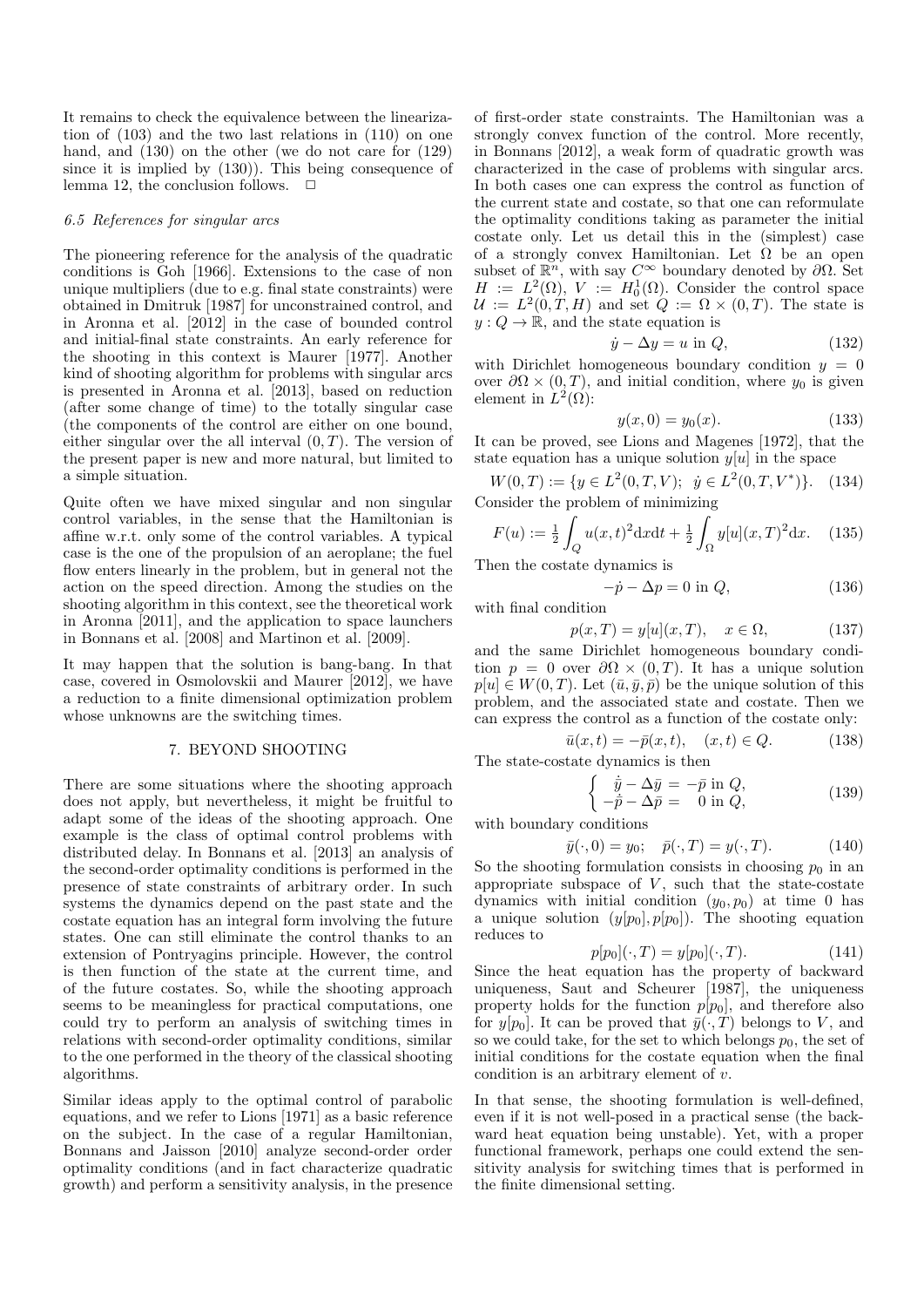# ACKNOWLEDGEMENTS

Partially supported by the Gaspard Monge Program for Optimization and Operations Research (PGMO) and the ITN-SADCO European project.

# REFERENCES

- M.S. Aronna. Singular solutions in optimal control: second order conditions and a shooting algorithm. Rapport de recherche RR-7764, INRIA, October 2011.
- M.S. Aronna, J.F. Bonnans, A.V. Dmitruk, and P.A. Lotito. Quadratic order conditions for bang-singular extremals. Numerical Algebra, Control and Optimization, AIMS Journal, 2(3):511–546, 2012.
- M.S. Aronna, J.F. Bonnans, and P. Martinon. A wellposed shooting algorithm for optimal control problems with singular arcs. J. Optim. Theory Appl., 2013. Online First, Jan. 2013.
- M. Bardi and I. Capuzzo-Dolcetta. Optimal control and viscosity solutions of Hamilton-Jacobi-Bellman equations. Systems and Control: Foundations and Applications. Birkhäuser, Boston, 1997.
- J.F. Bonnans. Optimisation Continue. Dunod, Paris, 2006.
- J.F. Bonnans. Optimal control of a semilinear parabolic equation with singular arcs. Rapport de recherche RR-8099, INRIA, October 2012.
- J.F. Bonnans and A. Hermant. Well-posedness of the shooting algorithm for state constrained optimal control problems with a single constraint and control. SIAM J. Control Optim., 46(4):1398–1430, 2007.
- J.F. Bonnans and A. Hermant. Stability and sensitivity analysis for optimal control problems with a first-order state constraint and application to continuation methods. ESAIM Control Optim. Calc. Var., 14(4):825–863, 2008.
- J.F. Bonnans and A. Hermant. Second-order analysis for optimal control problems with pure state constraints and mixed control-state constraints. Ann. Inst. H. Poincaré Anal. Non Linéaire,  $26(2):561-598$ , 2009.
- J.F. Bonnans and P. Jaisson. Optimal control of a parabolic equation with time-dependent state constraints. SIAM J. Control Optim, 48(7):4550–4571, 2010.
- J.F. Bonnans and J. Laurent-Varin. Computation of order conditions for symplectic partitioned Runge-Kutta schemes with application to optimal control. Numer. Math., 103(1):1–10, 2006.
- J.F. Bonnans and A. Shapiro. Perturbation analysis of optimization problems. Springer-Verlag, New York, 2000.
- J.F. Bonnans, P. Martinon, and E. Trélat. Singular arcs in the generalized Goddard's problem. J. Optim. Theory Appl., 139(2):439–461, 2008.
- J.F. Bonnans, P. Martinon, and V. Grélard. Bocop v1.0.3: A collection of examples. Url: www.bocop.org, June 2012.
- J.F. Bonnans, X. Dupuis, and C. de la Vega. First and second order optimality conditions for optimal control problems of state constrained integral equations. J. Optim. Theory Applications, March 2013. Online First.
- A. E. Bryson, Jr., W. F. Denham, and S. E. Dreyfus. Optimal programming problems with inequality constraints.

I. Necessary conditions for extremal solutions. AIAA J., 1:2544–2550, 1963.

- A. Cauchy. Méthode générale pour la résolution des systèmes d'équations simultanées. Comptes Rendus de l'Académie des Sciences de Paris, 27:536-538, 1847.
- A.V. Dmitruk. Quadratic conditions for the Pontryagin minimum in an optimal control problem linear with respect to control. II. Theorems on the relaxing of constraints on the equality. Izv. Akad. Nauk SSSR Ser. Mat., 51(4):812–832, 911, 1987.
- B.S. Goh. Necessary conditions for singular extremals involving multiple control variables. SIAM J. Control, 4:716–731, 1966.
- T. R. Goodman and G. N. Lance. The numerical integration of two-point boundary value problems. Math. Tables Aids Comput., 10:82–86, 1956.
- W.W. Hager. Runge-Kutta methods in optimal control and the transformed adjoint system. Numer. Math., 87 (2):247–282, 2000.
- A. Hermant. Homotopy algorithm for optimal control problems with a second-order state constraint. Appl. Math. Optim., 61(1):85–127, 2010.
- A. Hermant. Optimal control of the atmospheric reentry of a space shuttle by an homotopy method. Optimal Control Appl. Methods, 32(6):627–646, 2011.
- D.H. Jacobson, M.M. Lele, and J.L. Speyer. New necessary conditions of optimality for control problems with statevariable inequality constraints. J. Math. Anal. Appl., 35: 255–284, 1971.
- K. Jittorntrum. Solution point differentiability without strict complementarity in nonlinear programming. Mathematical Programming, 21:127–138, 1984.
- J.-L. Lions. Optimal control of systems governed by partial differential equations. Translated from the French by S. K. Mitter. Die Grundlehren der mathematischen Wissenschaften, Band 170. Springer-Verlag, New York, 1971.
- J.-L. Lions and E. Magenes. Non-homogeneous boundary value problems and applications. Vol. I. Springer-Verlag, New York, 1972. Translated from the French by P. Kenneth, Die Grundlehren der mathematischen Wissenschaften, Band 181.
- K. Malanowski. Differential stability of solutions to convex, control constrained optimal control problems. Appl. Math. Optim., 12(1):1–14, 1984.
- K. Malanowski and H. Maurer. Sensitivity analysis for state constrained optimal control problems. Discrete Contin. Dynam. Systems, 4(2):241–272, 1998.
- K. Malanowski, C. Büskens, and H. Maurer. Convergence of approximations to nonlinear optimal control problems. In Mathematical programming with data perturbations, volume 195 of Lecture Notes in Pure and Appl. Math., pages 253–284. Dekker, New York, 1998.
- P. Martinon, J.F. Bonnans, J. Laurent-Varin, and E. Trélat. Numerical study of optimal trajectories with singular arcs for an Ariane 5 launcher. J. Guidance, Control, and Dynamics, 32(1):51–55, 2009.
- H. Maurer. On optimal control problems with bounded state variables and control appearing linearly. SIAM J. Control Optimization, 15(3):345–362, 1977.
- H. Maurer. On the minimum principle for optimal control problems with state constraints. Schriftenreihe des Rechenzentrum 41, Universität Münster, 1979.